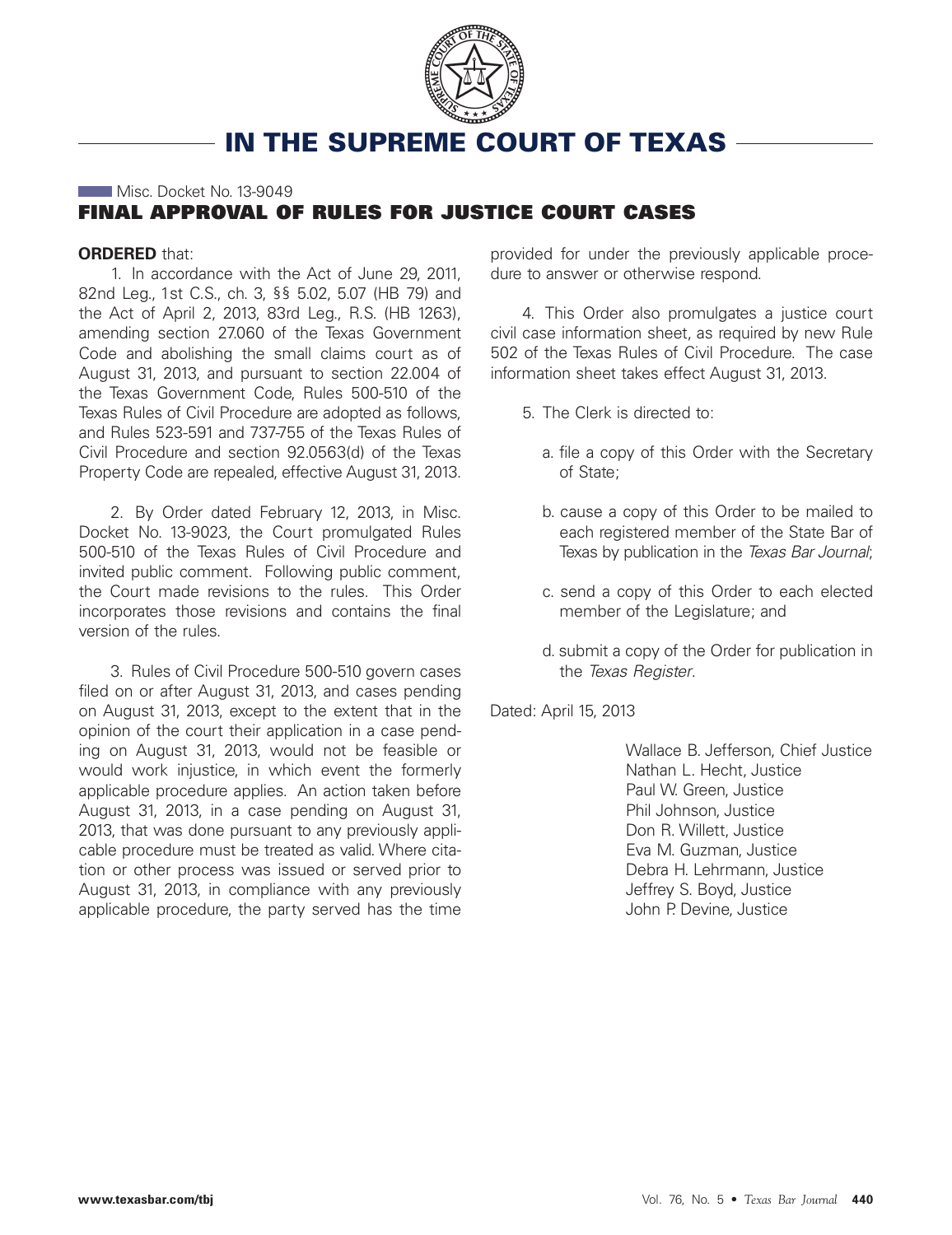# **TEXAS RULES OF CIVIL PROCEDURE**

# **PART V. RULES OF PRACTICE IN JUSTICE COURTS**

#### **RULE 500. GENERAL RULES**

#### **RULE 500.1. CONSTRUCTION OF RULES**

Unless otherwise expressly provided, in Part V of these Rules of Civil Procedure:

- (a) the past, present, and future tense each includes the other;
- (b) the term "it" includes a person of either gender or an entity; and
- (c) the singular and plural each includes the other.

#### **RULE 500.2. DEFINITIONS**

- In Part V of these Rules of Civil Procedure:
- (a) "Answer" is the written response that a party who is sued must file with the court after being served with a citation.
- (b) "Citation" is the court-issued document required to be served upon a party to inform the party that it has been sued.
- (c) "Claim" is the legal theory and alleged facts that, if proven, entitle a party to relief against another party in court.
- (d) "Clerk" is a person designated by the judge as a justice court clerk, or the judge if there is no clerk available.
- (e) "Counterclaim" is a claim brought by a party who has been sued against the party who filed the lawsuit, for example, a defendant suing a plaintiff.
- (f) "County court" is the county court, statutory county court, or district court in a particular county with jurisdiction over appeals of civil cases from justice court.
- (g) "Cross-claim" is a claim brought by one party against another party on the same side of a law-

suit. For example, if a plaintiff sues two defendants, the defendants can seek relief against each other by means of a cross-claim.

- (h) "Default judgment" is a judgment awarded to a plaintiff when the defendant fails to answer and dispute the plaintiff's claims in the lawsuit.
- (i) "Defendant" is a party who is sued, including a plaintiff against whom a counterclaim is filed.
- (j) "Defense" is an assertion by a defendant that the plaintiff is not entitled to relief from the court.
- (k) "Discovery" is the process through which parties obtain information from each other in order to prepare for trial or enforce a judgment. The term does not refer to any information that a party is entitled to under applicable law.
- (l) "Dismissed without prejudice" means a case has been dismissed but has not been finally decided and may be refiled.
- (m) "Dismissed with prejudice" means a case has been dismissed and finally decided and may not be refiled.
- (n) "Judge" is a justice of the peace.
- (o) "Judgment" is a final order by the court that states the relief, if any, a party is entitled to or must provide.
- (p) "Jurisdiction" is the authority of the court to hear and decide a case.
- (q) "Motion" is a request that the court make a specified ruling or order.
- (r) "Notice" is a document prepared and delivered by the court or a party stating that something is required of the party receiving the notice.
- (s) "Party" is a person or entity involved in the case that is either suing or being sued, including all plaintiffs, defendants, and third parties that have been joined in the case.
- (t) "Petition" is a formal written application stating a party's claims and requesting relief from the court.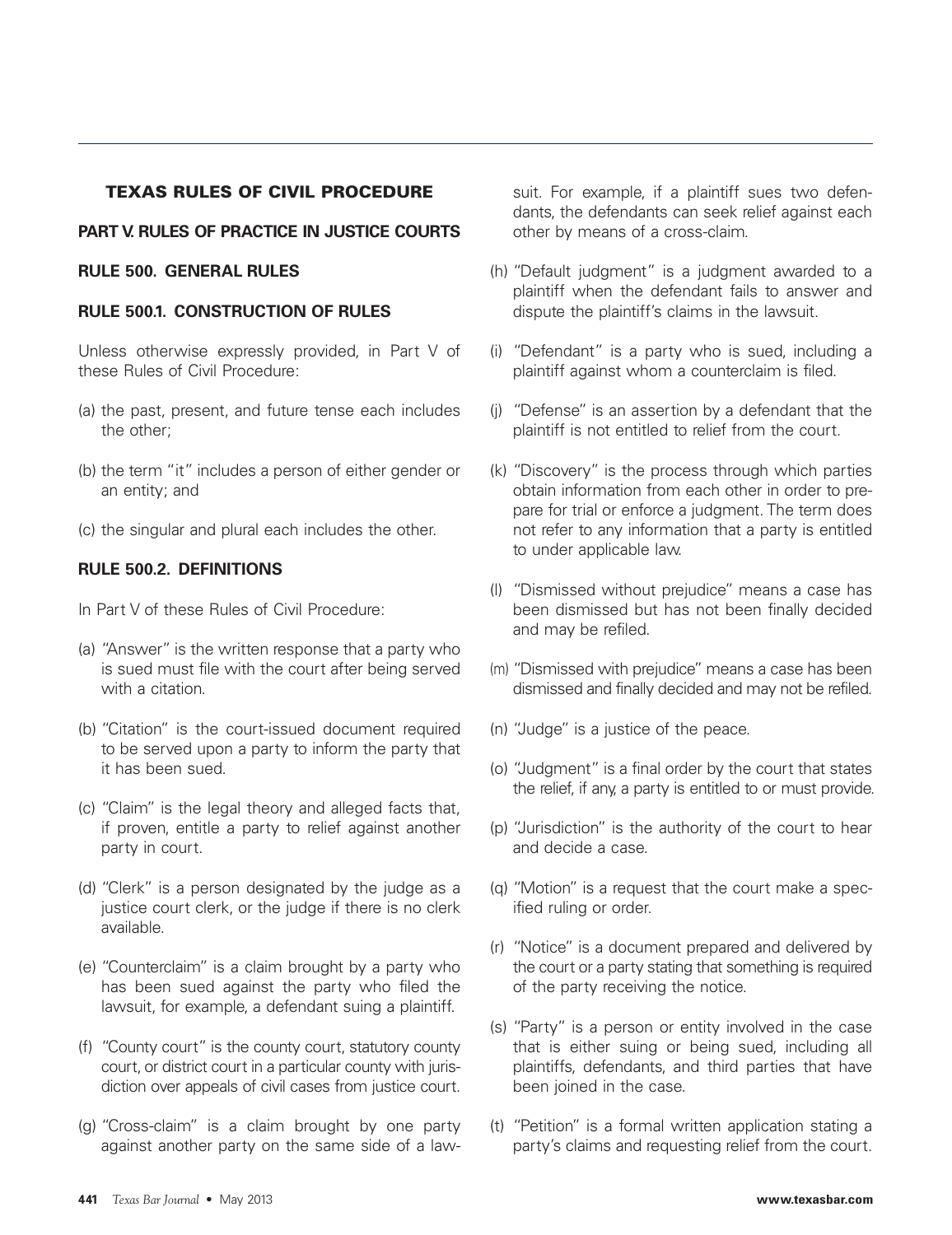It is the first document filed with the court to begin a lawsuit.

- (u) "Plaintiff" is a party who sues, including a defendant who files a counterclaim.
- (v) "Pleading" is a written document filed by a party, including a petition and an answer, that states a claim or defense and outlines the relief sought.
- (w)"Relief" is the remedy a party requests from the court, such as the recovery of money or the return of property.
- (x) "Serve" and "service" are delivery of citation as required by Rule 501.2, or of a document as required by Rule 501.4.
- (y) "Sworn" means signed in front of someone authorized to take oaths, such as a notary, or signed under penalty of perjury. Filing a false sworn document can result in criminal prosecution.
- (z) "Third party claim" is a claim brought by a party being sued against someone who is not yet a party to the case.

# **RULE 500.3. APPLICATION OF RULES IN JUSTICE COURT CASES**

- (a) Small Claims Case. A small claims case is a lawsuit brought for the recovery of money damages, civil penalties, personal property, or other relief allowed by law. The claim can be for no more than \$10,000, excluding statutory interest and court costs but including attorney fees, if any. Small claims cases are governed by Rules 500-507 of Part V of the Rules of Civil Procedure.
- (b) Debt Claim Case. A debt claim case is a lawsuit brought to recover a debt by an assignee of a claim, a debt collector or collection agency, a financial institution, or a person or entity primarily engaged in the business of lending money at interest. The claim can be for no more than \$10,000, excluding statutory interest and court costs but including attorney fees, if any. Debt claim cases in justice court are governed by Rules 500-507 and 508 of Part V of the Rules of Civil Procedure. To the extent

of any conflict between Rule 508 and the rest of Part V, Rule 508 applies.

- (c) Repair and Remedy Case. A repair and remedy case is a lawsuit filed by a residential tenant under Chapter 92, Subchapter B of the Texas Property Code to enforce the landlord's duty to repair or remedy a condition materially affecting the physical health or safety of an ordinary tenant. The relief sought can be for no more than \$10,000, excluding statutory interest and court costs but including attorney fees, if any. Repair and remedy cases are governed by Rules 500-507 and 509 of Part V of the Rules of Civil Procedure. To the extent of any conflict between Rule 509 and the rest of Part V, Rule 509 applies.
- (d) Eviction Case. An eviction case is a lawsuit brought to recover possession of real property under Chapter 24 of the Texas Property Code, often by a landlord against a tenant. A claim for rent may be joined with an eviction case if the amount of rent due and unpaid is not more than \$10,000, excluding statutory interest and court costs but including attorney fees, if any. Eviction cases are governed by Rules 500- 507 and 510 of Part V of the Rules of Civil Procedure. To the extent of any conflict between Rule 510 and the rest of Part V, Rule 510 applies.
- (e) Application of Other Rules.The other Rules of Civil Procedure and the Rules of Evidence do not apply except:
	- (1) when the judge hearing the case determines that a particular rule must be followed to ensure that the proceedings are fair to all parties; or
	- (2) when otherwise specifically provided by law or these rules.
- (f) Examination of Rules. The court must make the Rules of Civil Procedure and the Rules of Evidence available for examination, either in paper form or electronically, during the court's business hours.

# **RULE 500.4. REPRESENTATION IN JUSTICE COURT CASES**

- (a) Representation of an Individual. An individual may:
	- (1) represent himself or herself;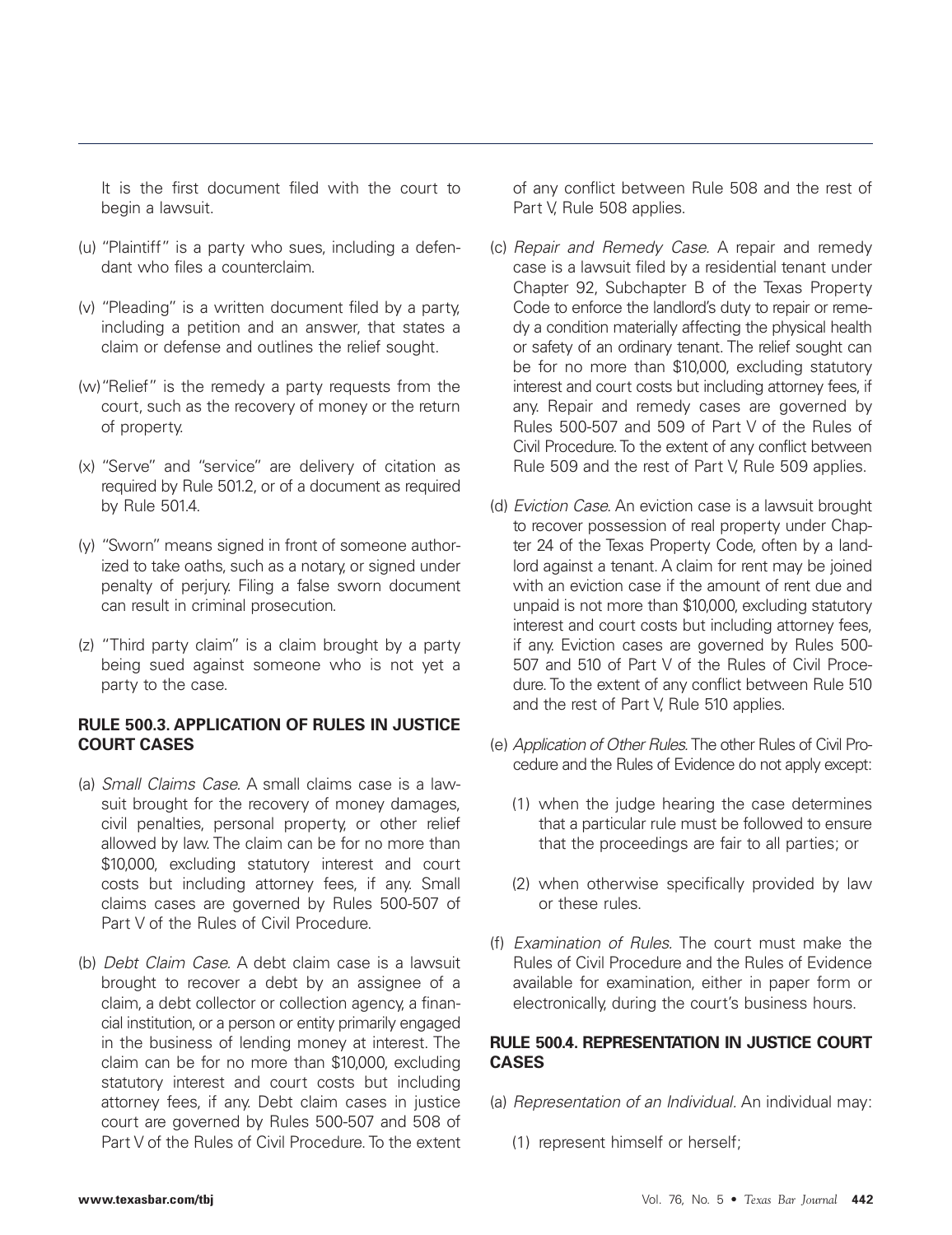- (2) be represented by an authorized agent in an eviction case; or
- (3) be represented by an attorney.
- (b) Representation of a Corporation or Other Entity. A corporation or other entity may:
	- (1) be represented by an employee, owner, officer, or partner of the entity who is not an attorney;
	- (2) be represented by a property manager or other authorized agent in an eviction case; or
	- (3) be represented by an attorney.
- (c) Assisted Representation. The court may, for good cause, allow an individual representing himself or herself to be assisted in court by a family member or other individual who is not being compensated.

#### **RULE 500.5. COMPUTATION OF TIME; TIMELY FILING**

- (a) Computation of Time. To compute a time period in these rules:
	- (1) exclude the day of the event that triggers the period;
	- (2) count every day, including Saturdays, Sundays, and legal holidays; and
	- (3) include the last day of the period, but
		- (A) if the last day is a Saturday, Sunday, or legal holiday, the time period is extended to the next day that is not a Saturday, Sunday, or legal holiday; and
		- (B) if the last day for filing falls on a day during which the court is closed before 5:00 p.m., the time period is extended to the court's next business day.
- (b) Timely Filing by Mail. Any document required to be filed by a given date is considered timely filed if deposited in the U.S. mail on or before that date, and received within 10 days of the due date. A legible postmark affixed by the United States Postal Service is evidence of the date of mailing.

(c) Extensions. The judge may, for good cause shown, extend any time period under these rules except those relating to new trial and appeal.

#### **RULE 500.6. JUDGE TO DEVELOP THE CASE**

In order to develop the facts of the case, a judge may question a witness or party and may summon any person or party to appear as a witness when the judge considers it necessary to ensure a correct judgment and a speedy disposition.

#### **RULE 500.7. EXCLUSION OF WITNESSES**

The court must, on a party's request, or may, on its own initiative, order witnesses excluded so that they cannot hear the testimony of other witnesses. This rule does not authorize the exclusion of:

- (a) a party who is a natural person or the spouse of such natural person;
- (b) an officer or employee designated as a representative of a party who is not a natural person; or
- (c) a person whose presence is shown by a party to be essential to the presentation of the party's case.

#### **RULE 500.8. SUBPOENAS**

- (a) Use. A subpoena may be used by a party or the judge to command a person or entity to attend and give testimony at a hearing or trial. A person may not be required by subpoena to appear in a county that is more than 150 miles from where the person resides or is served.
- (b) Who Can Issue. A subpoena may be issued by the clerk of the justice court or an attorney authorized to practice in the State of Texas, as an officer of the court.
- (c) Form. Every subpoena must be issued in the name of the "State of Texas" and must:
	- (1) state the style of the suit and its case number;
	- (2) state the court in which the suit is pending;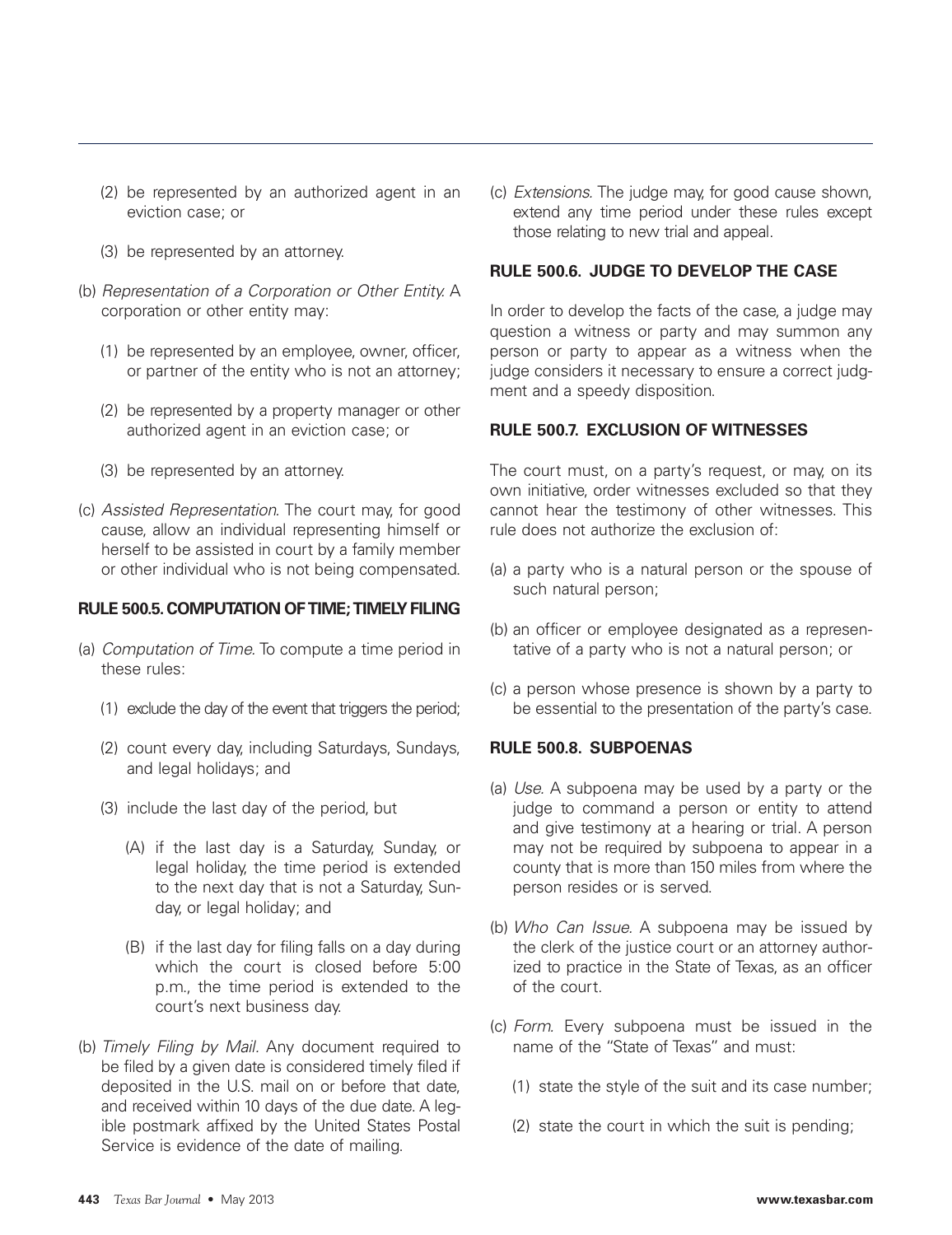- (3) state the date on which the subpoena is issued;
- (4) identify the person to whom the subpoena is directed;
- (5) state the date, time, place, and nature of the action required by the person to whom the subpoena is directed;
- (6) identify the party at whose instance the subpoena is issued, and the party's attorney of record, if any;
- (7) state that "Failure by any person without adequate excuse to obey a subpoena served upon that person may be deemed a contempt of court from which the subpoena is issued and may be punished by fine or confinement, or both"; and
- (8) be signed by the person issuing the subpoena.
- (d) Service: Where, By Whom, How. A subpoena may be served at any place within the State of Texas by any sheriff or constable of the State of Texas, or by any person who is not a party and is 18 years of age or older. A subpoena must be served by delivering a copy to the witness and tendering to that person any fees required by law. If the witness is a party and is represented by an attorney of record in the proceeding, the subpoena may be served on the witness's attorney of record. Proof of service must be made by filing either:
	- (1) the witness's signed written memorandum attached to the subpoena showing that the witness accepted the subpoena; or
	- (2) a statement by the person who made the service stating the date, time, and manner of service, and the name of the person served.
- (e) Compliance Required. A person commanded by subpoena to appear and give testimony must remain at the hearing or trial from day to day until discharged by the court or by the party summoning the witness. If a subpoena commanding testimony is directed to a corporation, partnership, association, governmental agency, or other organi-

zation, and the matters on which examination is requested are described with reasonable particularity, the organization must designate one or more persons to testify on its behalf as to matters known or reasonably available to the organization.

- (f) Objection. A person commanded to attend and give testimony at a hearing or trial may object or move for a protective order before the court at or before the time and place specified for compliance. A party causing a subpoena to issue must take reasonable steps to avoid imposing undue burden or expense on the person served. In ruling on objections or motions for protection, the court must provide a person served with a subpoena an adequate time for compliance and protection from undue burden or expense. The court may impose reasonable conditions on compliance with a subpoena, including compensating the witness for undue hardship.
- (g) Enforcement. Failure by any person without adequate excuse to obey a subpoena served upon that person may be deemed a contempt of the court from which the subpoena is issued or of a district court in the county in which the subpoena is served, and may be punished by fine or confinement, or both. A fine may not be imposed, nor a person served with a subpoena attached, for failure to comply with a subpoena without proof of service and proof by affidavit of the party requesting the subpoena or the party's attorney of record that all fees due the witness by law were paid or tendered.

#### **RULE 500.9. DISCOVERY**

(a) Pretrial Discovery. Pretrial discovery is limited to that which the judge considers reasonable and necessary. Any requests for pretrial discovery must be presented to the court for approval by written motion. The motion must be served on the responding party. Unless a hearing is requested, the judge may rule on the motion without a hearing. The discovery request must not be served on the responding party unless the judge issues a signed order approving the request. Failure to comply with a discovery order can result in sanctions, including dismissal of the case or an order to pay the other party's discovery expenses.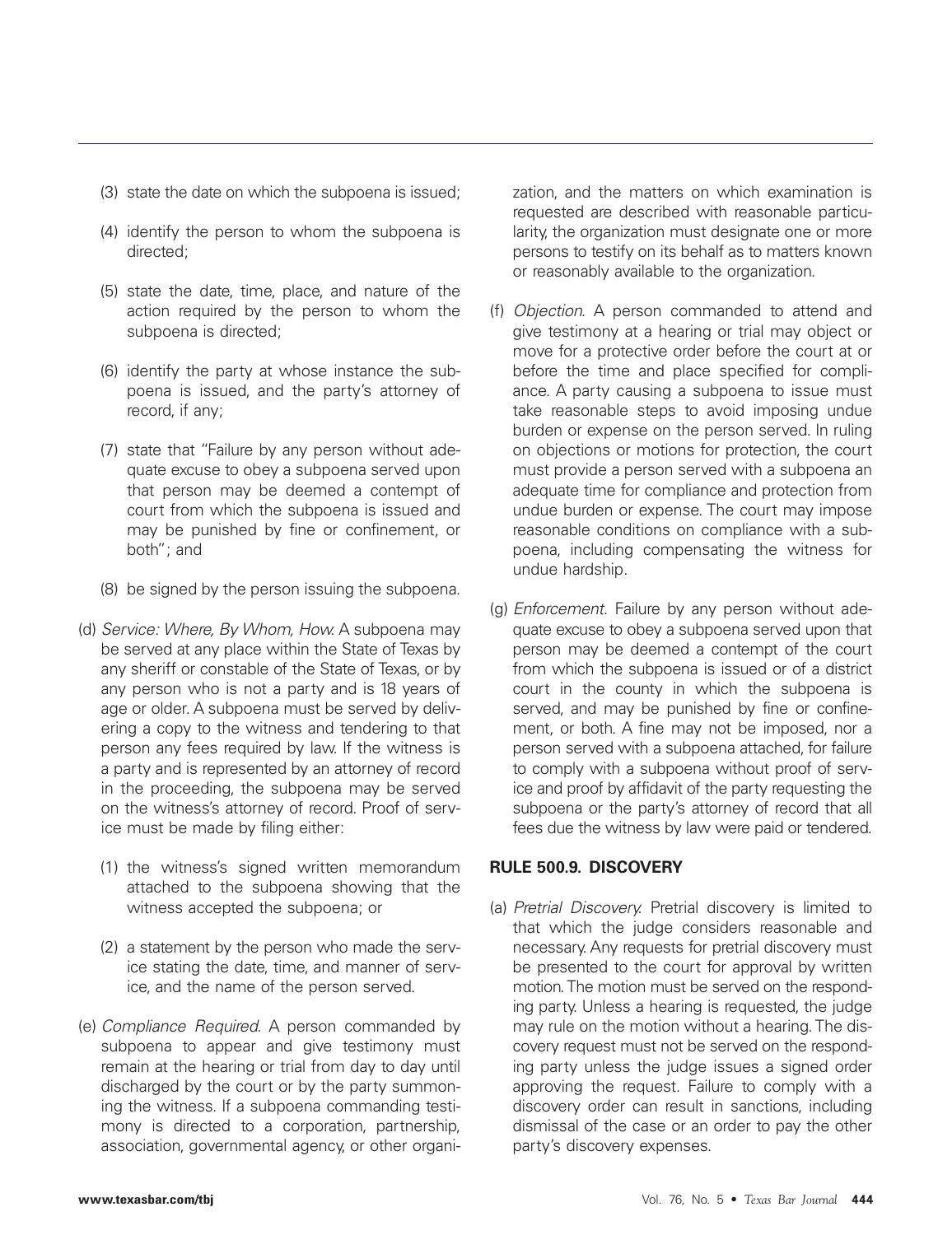(b) Post-judgment Discovery. Post-judgment discovery is not required to be filed with the court. The party requesting discovery must give the responding party at least 30 days to respond to a postjudgment discovery request. The responding party may file a written objection with the court within 30 days of receiving the request. If an objection is filed, the judge must hold a hearing to determine if the request is valid. If the objection is denied, the judge must order the party to respond to the request. If the objection is upheld, the judge may reform the request or dismiss it entirely.

#### **RULE 501. CITATION AND SERVICE**

#### **RULE 501.1. CITATION**

- (a) Issuance. When a petition is filed with a justice court to initiate a suit, the clerk must promptly issue a citation and deliver the citation as directed by the plaintiff. The plaintiff is responsible for obtaining service on the defendant of the citation and a copy of the petition with any documents filed with the petition. Upon request, separate or additional citations must be issued by the clerk. The clerk must retain a copy of the citation in the court's file.
- (b) Form. The citation must:
	- (1) be styled "The State of Texas";
	- (2) be signed by the clerk under seal of court or by the judge;
	- (3) contain the name, location, and address of the court;
	- (4) show the date of filing of the petition;
	- (5) show the date of issuance of the citation;
	- (6) show the file number and names of parties;
	- (7) be directed to the defendant;
	- (8) show the name and address of attorney for plaintiff, or if the plaintiff does not have an attorney, the address of plaintiff; and
- (9) notify defendant that if the defendant fails to file an answer, judgment by default may be rendered for the relief demanded in the petition.
- (c) Notice. The citation must include the following notice to the defendant in boldface type: "You have been sued. You may employ an attorney to help you in defending against this lawsuit. But you are not required to employ an attorney. You or your attorney must file an answer with the court Your answer is due by the end of the 14th day after the day you were served with these papers. If the 14th day is a Saturday, Sunday, or legal holiday, your answer is due by the end of the first day following the 14th day that is not a Saturday, Sunday, or legal holiday. Do not ignore these papers. If you do not file an answer by the due date, a default judgment may be taken against you. For further information, consult Part V of the Texas Rules of Civil Procedure, which is available online and also at the court listed on this citation."
- (d) Copies. The plaintiff must provide enough copies to be served on each defendant. If the plaintiff fails to do so, the clerk may make copies and charge the plaintiff the allowable copying cost.

#### **RULE 501.2. SERVICE OF CITATION**

- (a) Who May Serve. No person who is a party to or interested in the outcome of the suit may serve citation in that suit, and, unless otherwise authorized by written court order, only a sheriff or constable may serve a citation in an eviction case, a writ that requires the actual taking of possession of a person, property or thing, or process requiring that an enforcement action be physically enforced by the person delivering the process. Other citations may be served by:
	- (1) a sheriff or constable;
	- (2) a process server certified under order of the Supreme Court;
	- (3) the clerk of the court, if the citation is served by registered or certified mail; or
	- (4) a person authorized by court order who is 18 years of age or older.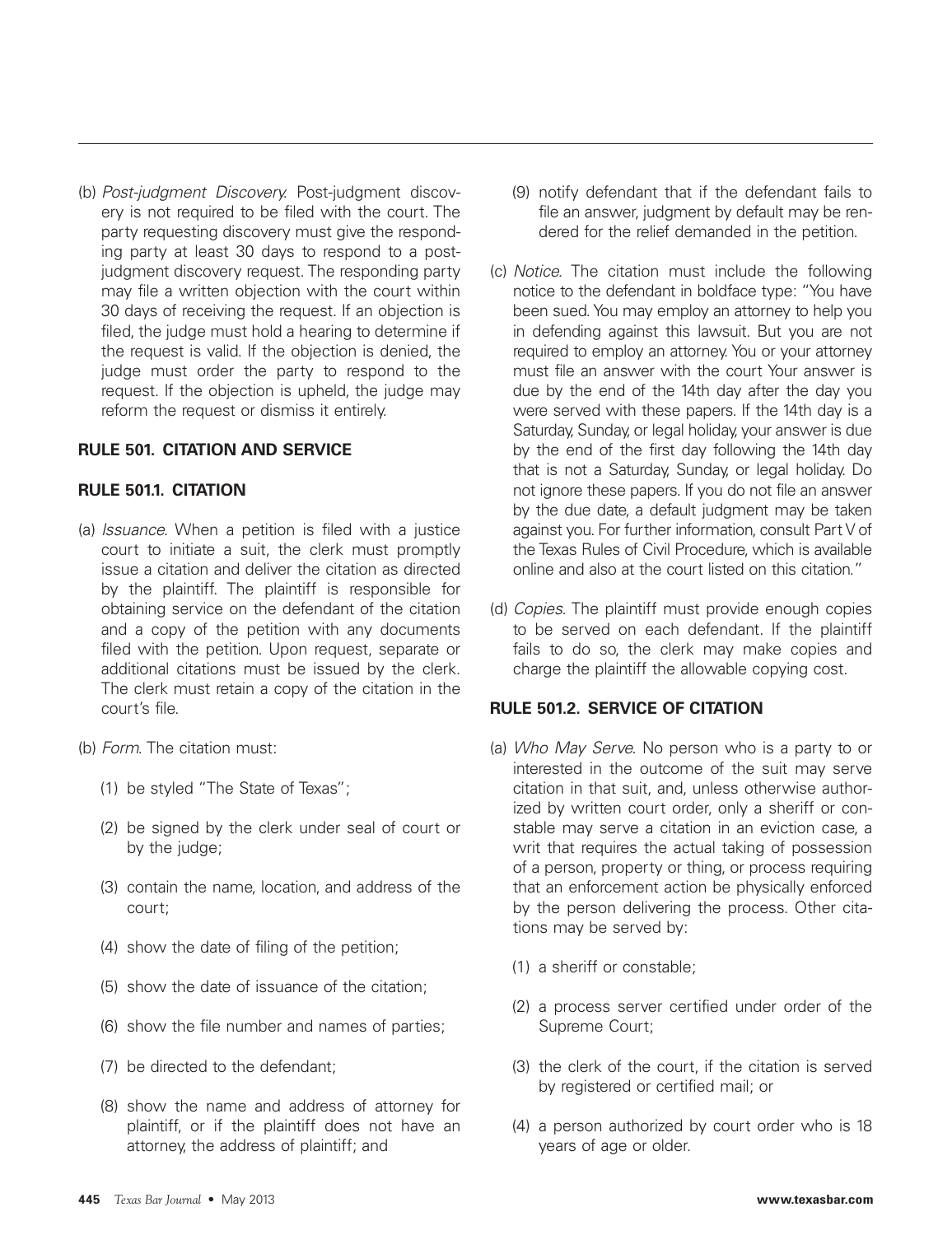- (b) Method of Service. Citation must be served by:
	- (1) delivering a copy of the citation with a copy of the petition attached to the defendant in person, after endorsing the date of delivery on the citation; or
	- (2) mailing a copy of the citation with a copy of the petition attached to the defendant by registered or certified mail, restricted delivery, with return receipt or electronic return receipt requested.
- (c) Service Fees. A plaintiff must pay all fees for service unless the plaintiff has filed a sworn statement of inability to pay the fees with the court. If the plaintiff has filed a sworn statement of inability to pay, the plaintiff must arrange for the citation to be served by a sheriff, constable, or court clerk.
- (d) Service on Sunday. A citation cannot be served on a Sunday except in attachment, garnishment, sequestration, or distress proceedings.
- (e) Alternative Service of Citation. If the methods under (b) are insufficient to serve the defendant, the plaintiff, or the constable, sheriff, process server certified under order of the Supreme Court, or other person authorized to serve process, may make a request for alternative service. This request must include a sworn statement describing the methods attempted under (b) and stating the defendant's usual place of business or residence, or other place where the defendant can probably be found. The court may authorize the following types of alternative service:
	- (1) mailing a copy of the citation with a copy of the petition attached by first class mail to the defendant at a specified address, and also leaving a copy of the citation with petition attached at the defendant's residence or other place where the defendant can probably be found with any person found there who is at least 16 years of age; or
	- (2) mailing a copy of the citation with a copy of the petition attached by first class mail to the defendant at a specified address, and also serving by any other method that the court finds is reasonably likely to provide the defendant with notice of the suit.

(f) Service by Publication. In the event that service of citation by publication is necessary, the process is governed by the rules in county and district court.

# **RULE 501.3. DUTIES OF OFFICER OR PERSON RECEIVING CITATION; RETURN OF SERVICE**

- (a) Endorsement; Execution; Return. The officer or authorized person to whom process is delivered must:
	- (1) endorse on the process the date and hour on which he or she received it;
	- (2) execute and return the same without delay; and
	- (3) complete a return of service, which may, but need not, be endorsed on or attached to the citation.
- (b) Contents of Return. The return, together with any document to which it is attached, must include the following information:
	- (1) the case number and case name;
	- (2) the court in which the case is filed;
	- (3) a description of what was served;
	- (4) the date and time the process was received for service;
	- (5) the person or entity served;
	- (6) the address served;
	- (7) the date of service or attempted service;
	- (8) the manner of delivery of service or attempted service;
	- (9) the name of the person who served or attempted service;
	- (10) if the person named in (9) is a process server certified under Supreme Court Order, his or her identification number and the expiration date of his or her certification; and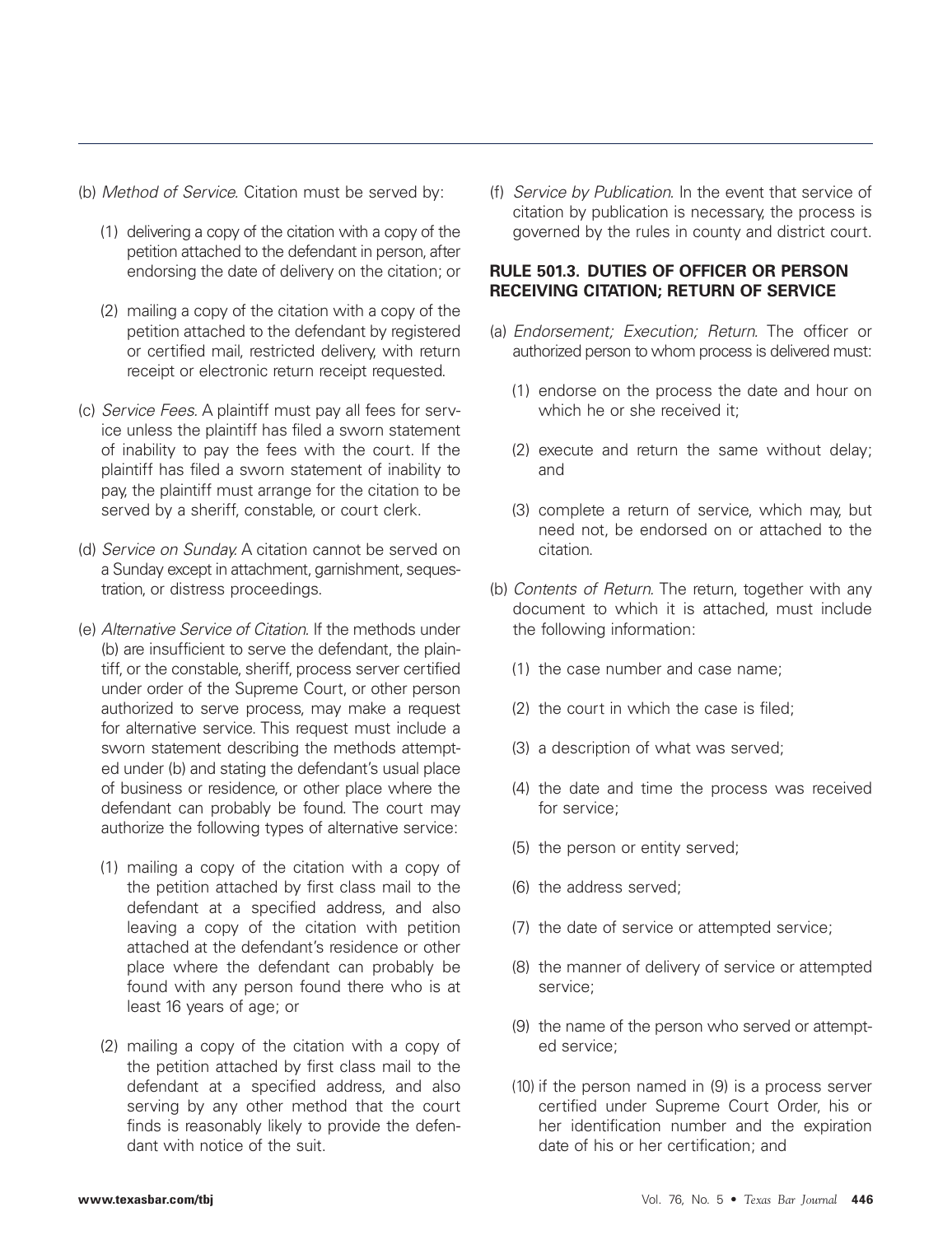(11) any other information required by rule or law.

- (c) Citation by Mail. When the citation is served by registered or certified mail as authorized by Rule 501.2(b)(2), the return by the officer or authorized person must also contain the receipt with the addressee's signature.
- (d) Failure to Serve. When the officer or authorized person has not served the citation, the return must show the diligence used by the officer or authorized person to execute the same and the cause of failure to execute it, and where the defendant is to be found, if ascertainable.
- (e) Signature. The officer or authorized person who serves or attempts to serve a citation must sign the return. If the return is signed by a person other than a sheriff, constable, or clerk of the court, the return must either be verified or be signed under penalty of perjury. A return signed under penalty of perjury must contain the statement below in substantially the following form:

"My name is (First) (Middle) (Last), my date of birth is (Month) (Day), (Year) , and my address is (Street), (City), (State) (Zip Code) , (County) . I declare under penalty of perjury that the foregoing is true and correct.

Executed in  $\_\_$  County, State of  $\_$ , on the  $\_\_$  day of (Month) , (Year) .

Declarant"

- (f) Alternative Service. Where citation is executed by an alternative method as authorized by 501.2(e), proof of service must be made in the manner ordered by the court.
- (g) Filing Return. The return and any document to which it is attached must be filed with the court and may be filed electronically or by fax, if those methods of filing are available.
- (h) Prerequisite for Default Judgment. No default judgment may be granted in any case until proof of service as provided by this rule, or as ordered by the court in the event citation is executed by an

alternative method under 501.2(e), has been on file with the clerk of the court 3 days, exclusive of the day of filing and the day of judgment.

# **RULE 501.4. SERVICE OF PAPERS OTHER THAN CITATION**

- (a) Method of Service. Other than a citation or oral motions made during trial or when all parties are present, every notice required by these rules, and every pleading, plea, motion, application to the court for an order, or other form of request, must be served on all other parties in one of the following ways:
	- (1) In person. A copy may be delivered to the party to be served, or the party's duly authorized agent or attorney of record, in person or by agent.
	- (2) Mail or courier. A copy may be sent by courierreceipted delivery or by certified or registered mail, to the party's last known address. Service by certified or registered mail is complete when the document is properly addressed and deposited in the United States mail, postage prepaid.
	- (3) Fax. A copy may be faxed to the recipient's current fax number. Service by fax after 5:00 p.m. local time of the recipient will be deemed to have been served on the following day.
	- (4) Email. A copy may be sent to an email address expressly provided by the receiving party, if the party has consented to email service in writing. Service by email after 5:00 p.m. local time of the recipient will be deemed to have been served on the following day.
	- (5) Other. A copy may be delivered in any other manner directed by the court.
- (b) Timing. If a document is served by mail, 3 days will be added to the length of time a party has to respond to the document. Notice of any hearing requested by a party must be served on all other parties not less than 3 days before the time specified for the hearing.
- (c) Who May Serve. Documents other than a citation may be served by a party to the suit, an attorney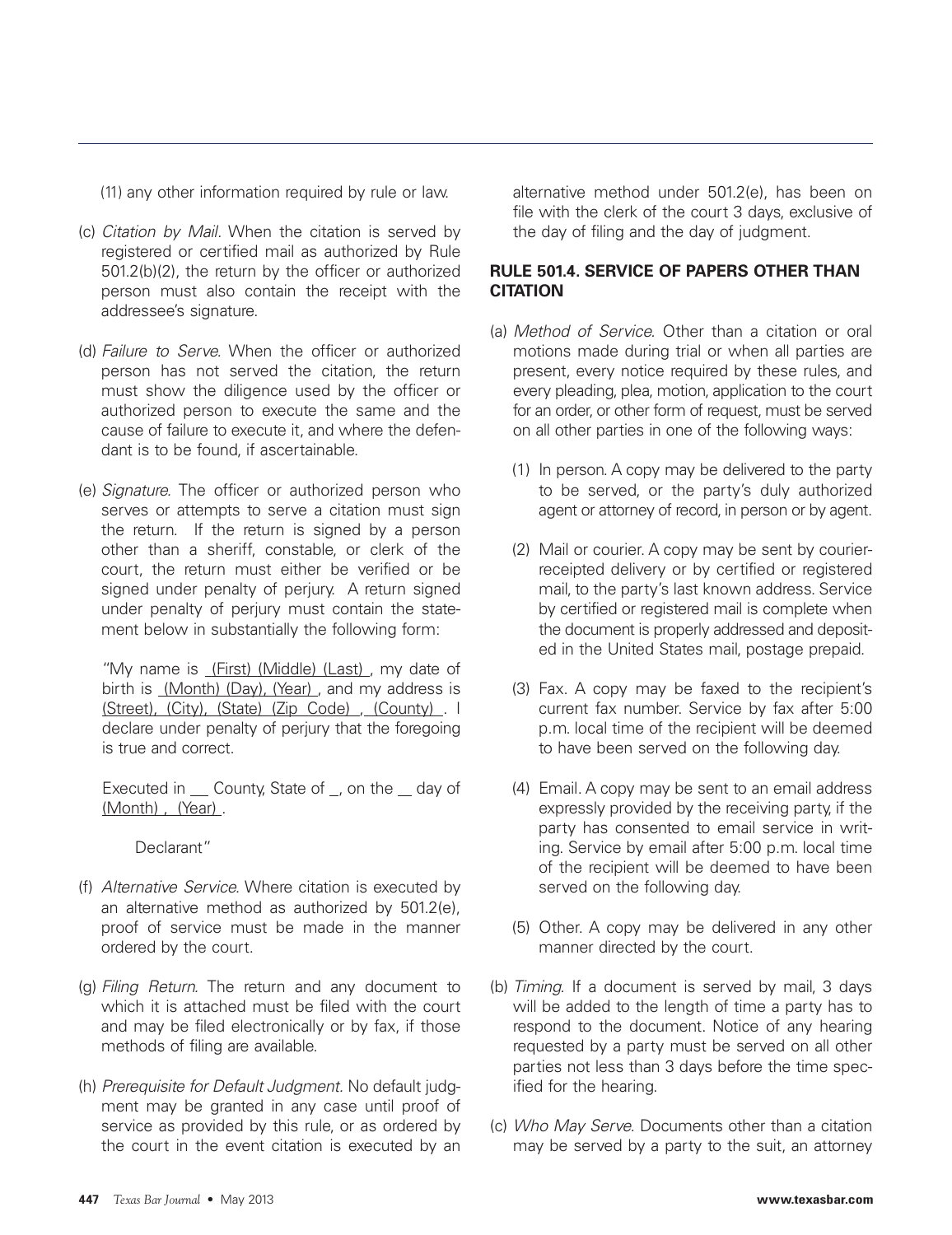of record, a sheriff or constable, or by any other person competent to testify.

- (d) Certificate of Service. The party or the party's attorney of record must include in writing on all documents filed a signed statement describing the manner in which the document was served on the other party or parties and the date of service. A certificate by a party or the party's attorney of record, or the return of the officer, or the sworn statement of any other person showing service of a notice is proof of service.
- (e) Failure to Serve. A party may offer evidence or testimony that a notice or document was not received, or, if service was by mail, that it was not received within 3 days from the date of mailing, and upon so finding, the court may extend the time for taking the action required of the party or grant other relief as it deems just.

#### **RULE 502. INSTITUTION OF SUIT**

#### **RULE 502.1. PLEADINGS AND MOTIONS MUST BE WRITTEN, SIGNED, AND FILED**

Except for oral motions made during trial or when all parties are present, every pleading, plea, motion, application to the court for an order, or other form of request must be written and signed by the party or its attorney and must be filed with the court. A document may be filed with the court by personal or commercial delivery, by mail, or electronically, if the court allows electronic filing.

#### **RULE 502.2. PETITION**

- (a) Contents. To initiate a lawsuit, a petition must be filed with the court. A petition must contain:
	- (1) the name of the plaintiff;
	- (2) the name, address, telephone number, and fax number, if any, of the plaintiff's attorney, if applicable, or the address, telephone number, and fax number, if any, of the plaintiff;
	- (3) the name, address, and telephone number, if known, of the defendant;
- (4) the amount of money, if any, the plaintiff seeks;
- (5) a description and claimed value of any personal property the plaintiff seeks;
- (6) a description of any other relief reqested;
- (7) the basis for the plaintiff's claim against the defendant; and
- (8) if the plaintiff consents to email service of the answer and any other motions or pleadings, a statement consenting to email service and email contact information.
- (b) Justice Court Civil Case Information Sheet. A justice court civil case information sheet, in the form promulgated by the Supreme Court of Texas, must accompany the filing of a petition and must be signed by the plaintiff or the plaintiff's attorney. The justice court civil case information sheet is for data collection for statistical and administrative purposes and does not affect any substantive right. The court may not reject a pleading because the pleading is not accompanied by a justice court civil case information sheet.

# **RULE 502.3. FEES; INABILITY TO PAY**

- (a) Fees and Statement of Inability to Pay. On filing the petition, the plaintiff must pay the appropriate filing fee and service fees, if any, with the court. A plaintiff who is unable to afford to pay the fees must file a sworn statement of inability to pay. Upon filing the statement, the clerk must docket the action, issue citation, and provide any other customary services.
- (b) Contents of Statement of Inability to Pay.
	- (1) The statement must contain complete information as to the party's identity, nature and amount of governmental entitlement income, nature and amount of employment income, other income (interest, dividends, etc.), spouse's income if available to the party, property owned (other than homestead), cash or checking account, dependents, debts, and monthly expenses.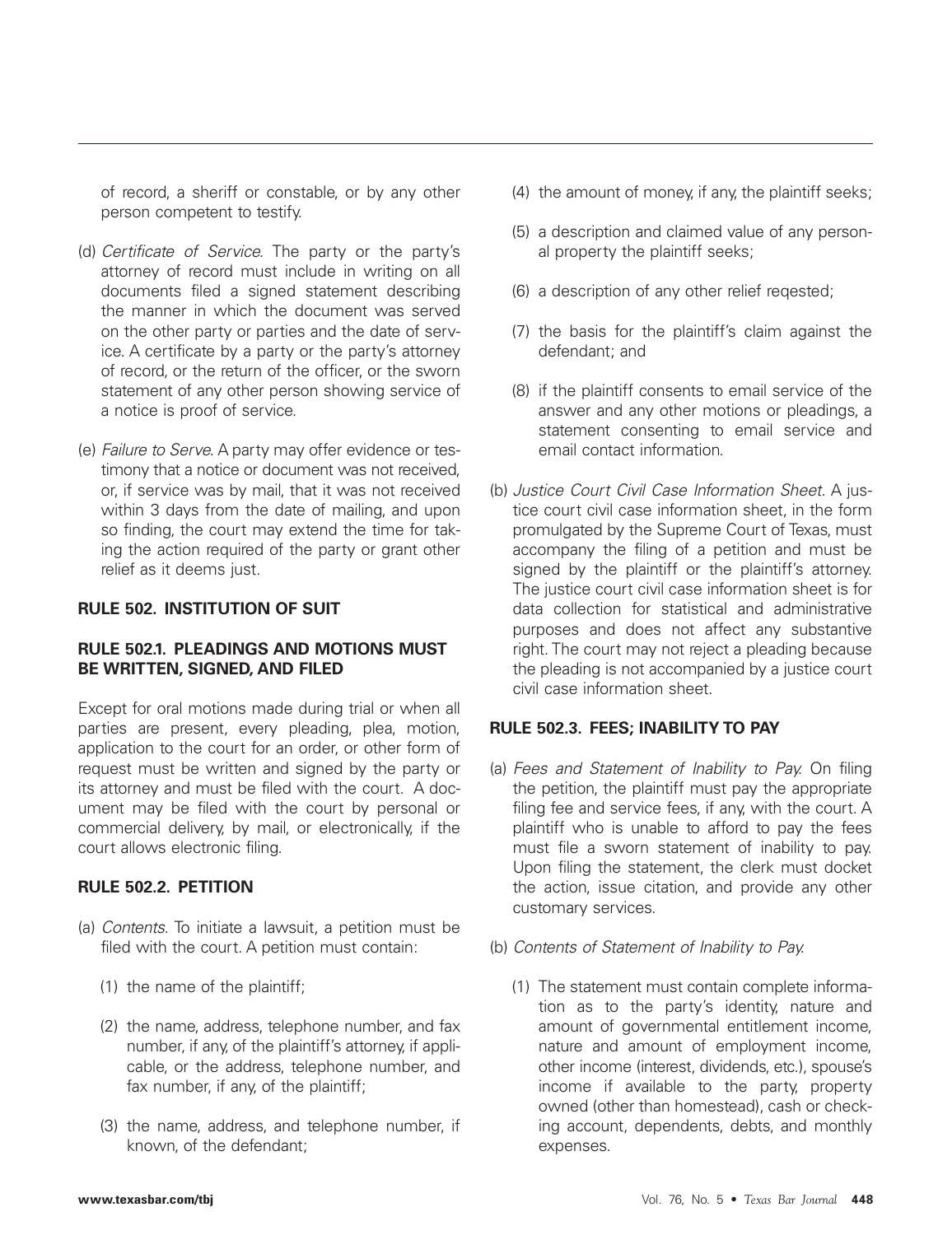- (2) The statement must contain the following: "I am unable to pay court fees. I verify that the statements made in this statement are true and correct." The statement must be sworn before a notary public or other officer authorized to administer oaths or be signed under penalty of perjury.
- (c) IOLTA Certificate. If the party is represented by an attorney who is providing free legal services because of the party's indigence, without contingency, and the attorney is providing services either directly or by referral from a program funded by the Interest on Lawyers Trust Accounts (IOLTA) program, the attorney may file an IOLTA certificate confirming that the IOLTA funded program screened the party for income eligibility under the IOLTA income guidelines. A party's statement of inability to pay accompanied by an attorney's IOLTA certificate may not be contested under (d).
- (d) Contest. Unless an IOLTA certificate is filed, the defendant may file a contest of the statement of inability to pay at any time within 7 days after the day the defendant's answer is due. If the statement attests to receipt of government entitlement based on indigence, the statement may only be contested with regard to the veracity of the attestation. If contested, the judge must hold a hearing to determine the plaintiff's ability to pay. At the hearing, the burden is on the party who filed the statement to prove its inability to pay. The judge may, regardless of whether the defendant contests the statement, examine the statement and conduct a hearing to determine the plaintiff's ability to pay. If the judge determines that the plaintiff is able to afford the fees, the judge must enter a written order listing the reasons for the determination, and the plaintiff must pay the fees in the time specified in the order or the case will be dismissed without prejudice.

# **RULE 502.4. VENUE — WHERE A LAWSUIT MAY BE BROUGHT**

(a) Applicable Law. Laws specifying the venue – the county and precinct where a lawsuit may be brought – are found in Chapter 15, Subchapter E of the Texas Civil Practice and Remedies Code, which is available online and for examination during the court's business hours.

- (b) General Rule. Generally, a defendant in a small claims case as described in Rule 500.3(a) or a debt claim case as described in Rule 500.3(b) is entitled to be sued in one of the following venues:
	- (1) the county and precinct where the defendant resides;
	- (2) the county and precinct where the incident, or the majority of incidents, that gave rise to the claim occurred;
	- (3) the county and precinct where the contract or agreement, if any, that gave rise to the claim was to be performed; or
	- (4) the county and precinct where the property is located, in a suit to recover personal property.
- (c) Non-Resident Defendant; Defendant's Residence Unknown. If the defendant is a non-resident of Texas, or if defendant's residence is unknown, the plaintiff may file the suit in the county and precinct where the plaintiff resides.
- (d) Motion to Transfer Venue. If a plaintiff files suit in an improper venue, a defendant may challenge the venue selected by filing a motion to transfer venue. The motion must be filed before trial, no later than 21 days after the day the defendant's answer is filed, and must contain a sworn statement that the venue chosen by the plaintiff is improper and a specific county and precinct of proper venue to which transfer is sought. If the defendant fails to name a county and precinct, the court must instruct the defendant to do so and allow the defendant 7 days to cure the defect. If the defendant fails to correct the defect, the motion will be denied, and the case will proceed in the county and precinct where it was originally filed.
	- (1) Procedure.
		- (A) Judge to Set Hearing. If a defendant files a motion to transfer venue, the judge must set a hearing on the motion.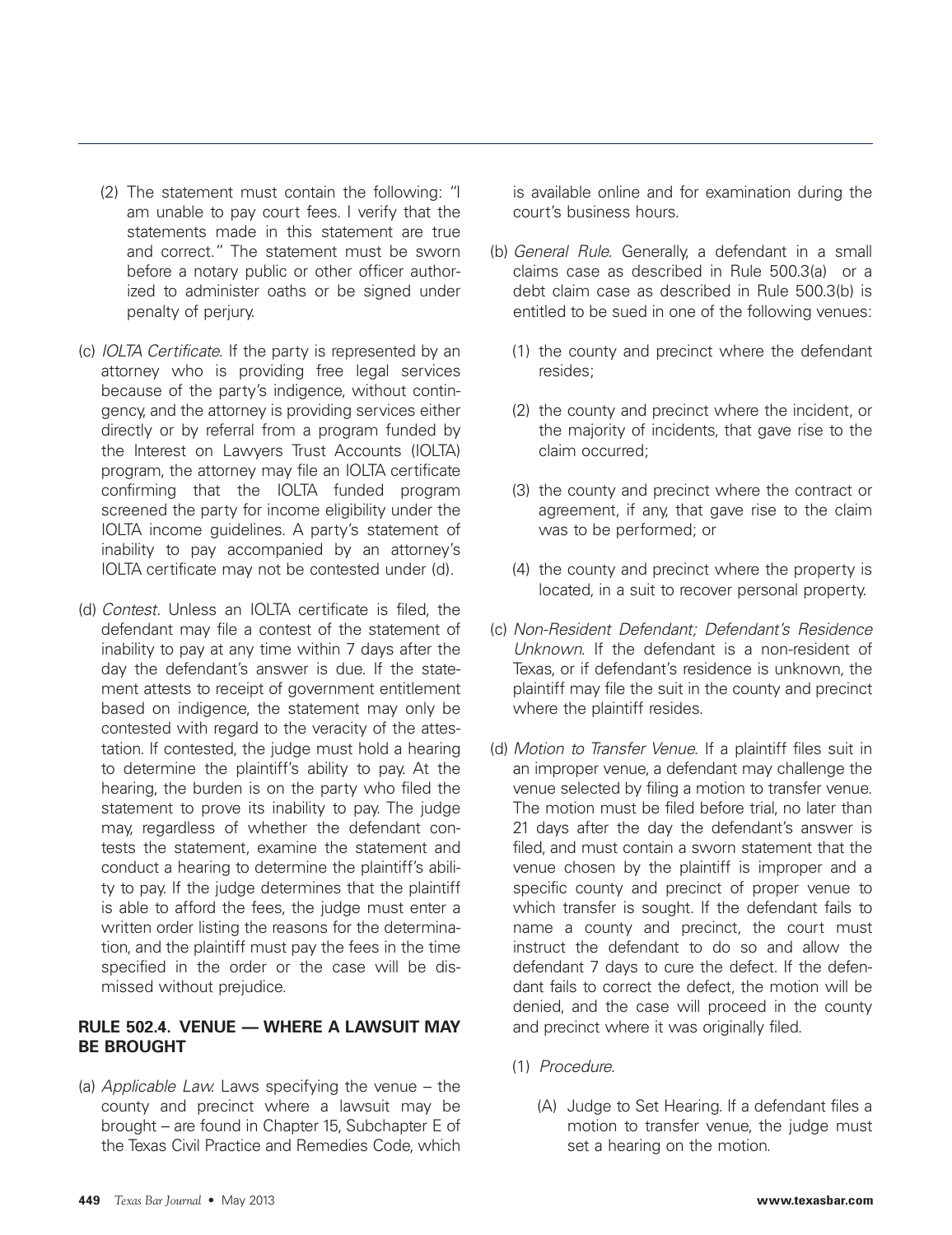- (B) Response. A plaintiff may file a response to a defendant's motion to transfer venue.
- (C) Hearing. The parties may present evidence at the hearing. A witness may testify at a hearing, either in person or, with permission of the court, by means of telephone or an electronic communication system.
- (D) Judge's Decision. If the motion is granted, the judge must sign an order designating the court to which the case will be transferred. If the motion is denied, the case will be heard in the court in which the plaintiff initially filed suit.
- (E) Review. Motions for rehearing and interlocutory appeals of the judge's ruling on venue are not permitted.
- (F) Time for Trial of the Case. No trial may be held until at least the 14th day after the judge's ruling on the motion to transfer venue.
- (G) Order. An order granting a motion to transfer venue must state the reason for the transfer and the name of the court to which the transfer is made. When such an order of transfer is made, the judge who issued the order must immediately make out a true and correct transcript of all the entries made on the docket in the case, certify the transcript, and send the transcript, with a certified copy of the bill of costs and the original papers in the case, to the court in the precinct to which the case has been transferred. The court receiving the case must then notify the plaintiff that the case has been received and, if the case is transferred to a different county, that the plaintiff has 14 days after receiving the notice to pay the filing fee in the new court, or file a sworn statement of inability to pay. The plaintiff is not entitled to a refund of any fees already paid. Failure to pay the fee or file a sworn statement of inability to pay will result in dismissal of the case without prejudice.
- (e) Fair Trial Venue Change. If a party believes it cannot get a fair trial in a specific precinct or before a

specific judge, the party may file a sworn motion stating such, supported by the sworn statements of two other credible persons, and specifying if the party is requesting a change of location or a change of judge. Except for good cause shown, this motion must be filed no less than 7 days before trial. If the party seeks a change of judge, the judge must exchange benches with another qualified justice of the peace, or if no judge is available to exchange benches, the county judge must appoint a visiting judge to hear the case. If the party seeks a change in location, the case must be transferred to the nearest justice court in the county that is not subject to the same or some other disqualification. If there is only one justice of the peace precinct in the county, then the judge must exchange benches with another qualified justice of the peace, or if no judge is available to exchange benches, the county judge must appoint a visiting judge to hear the case. In cases where exclusive jurisdiction is within a specific precinct, as in eviction cases, the only remedy available is a change of judge. A party may apply for relief under this rule only one time in any given lawsuit.

(f) Transfer of Venue by Consent. On the written consent of all parties or their attorneys, filed with the court, venue must be transferred to the court of any other justice of the peace of the county, or any other county.

## **RULE 502.5. ANSWER**

- (a) Requirements. A defendant must file with the court a written answer to a lawsuit as directed by the citation and must also serve a copy of the answer on the plaintiff. The answer must contain:
	- (1) the name of the defendant;
	- (2) the name, address, telephone number, and fax number, if any, of the defendant's attorney, if applicable, or the address, telephone number, and fax number, if any, of the defendant; and
	- (3) if the defendant consents to email service, a statement consenting to email service and email contact information.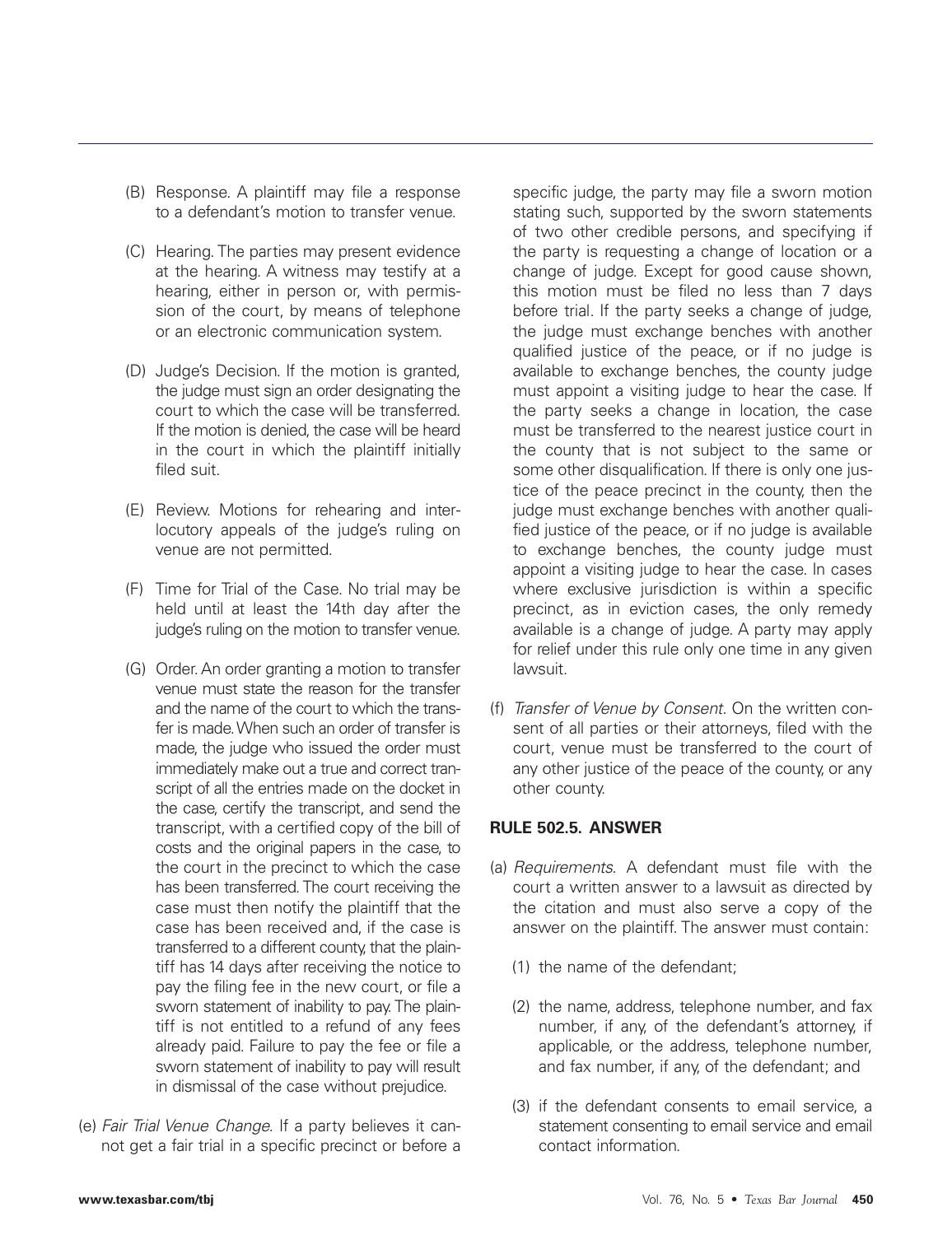- (b) General Denial. An answer that denies all of the plaintiff's allegations without specifying the reasons is sufficient to constitute an answer or appearance and does not bar the defendant from raising any defense at trial.
- (c) Answer Docketed. The defendant's appearance must be noted on the court's docket.
- (d) Due Date. Unless the defendant is served by publication, the defendant's answer is due by the end of the 14th day after the day the defendant was served with the citation and petition, but
	- (1) if the 14th day is a Saturday, Sunday, or legal holiday, the answer is due on the next day that is not a Saturday, Sunday, or legal holiday; and
	- (2) if the 14th day falls on a day during which the court is closed before 5:00 p.m., the answer is due on the court's next business day.
- (e) Due Date When Defendant Served by Publication. If a defendant is served by publication, the defendant's answer is due by the end of the 42nd day after the day the citation was issued, but
	- (1) if the 42nd day is a Saturday, Sunday, or legal holiday, the answer is due on the next day that is not a Saturday, Sunday, or legal holiday; and
	- (2) if the 42nd day falls on a day during which the court is closed before 5:00 p.m., the answer is due on the court's next business day.

# **RULE 502.6. COUNTERCLAIM; CROSS-CLAIM; THIRD-PARTY CLAIM**

(a) Counterclaim. A defendant may file a petition stating as a counterclaim any claim against a plaintiff that is within the jurisdiction of the justice court, whether or not related to the claims in the plaintiff's petition. The defendant must file a counterclaim petition as provided in Rule 502.2, and must pay a filing fee or provide a sworn statement of inability to pay the fees. The court need not generate a citation for a counterclaim and no answer to the counterclaim need be filed. The defendant must serve a copy of the counterclaim as provided by Rule 501.4.

- (b) Cross-Claim. A plaintiff seeking relief against another plaintiff, or a defendant seeking relief against another defendant may file a cross-claim. The filing party must file a cross-claim petition as provided in Rule 502.2, and must pay a filing fee or provide a sworn statement of inability to pay the fees. A citation must be issued and served as provided by Rule 501.2 on any party that has not yet filed a petition or an answer, as appropriate. If the party filed against has filed a petition or an answer, the filing party must serve the cross-claim as provided by Rule 501.4.
- (c) Third Party Claim. A defendant seeking to bring another party into a lawsuit who may be liable for all or part of the plaintiff's claim against the defendant may file a petition as provided in Rule 502.2, and must pay a filing fee or provide a sworn statement of inability to pay the fees. A citation must be issued and served as provided by Rule 501.2.

#### **RULE 502.7. AMENDING AND CLARIFYING PLEADINGS**

- (a) Amending Pleadings. A party may withdraw something from or add something to a pleading, as long as the amended pleading is filed and served as provided by Rule 501.4 not less than 7 days before trial. The court may allow a pleading to be amended less than 7 days before trial if the amendment will not operate as a surprise to the opposing party.
- (b) Insufficient Pleadings. A party may file a motion with the court asking that another party be required to clarify a pleading. The court must determine if the pleading is sufficient to place all parties on notice of the issues in the lawsuit, and may hold a hearing to make that determination. If the court determines a pleading is insufficient, the court must order the party to amend the pleading and set a date by which the party must amend. If a party fails to comply with the court's order, the pleading may be stricken.

#### **RULE 503. DEFAULT JUDGMENT; PRE-TRIAL MATTERS; TRIAL**

## **RULE 503.1. IF DEFENDANT FAILS TO ANSWER**

(a) Default Judgment. If the defendant fails to file an answer by the date stated in Rule 502.5, the judge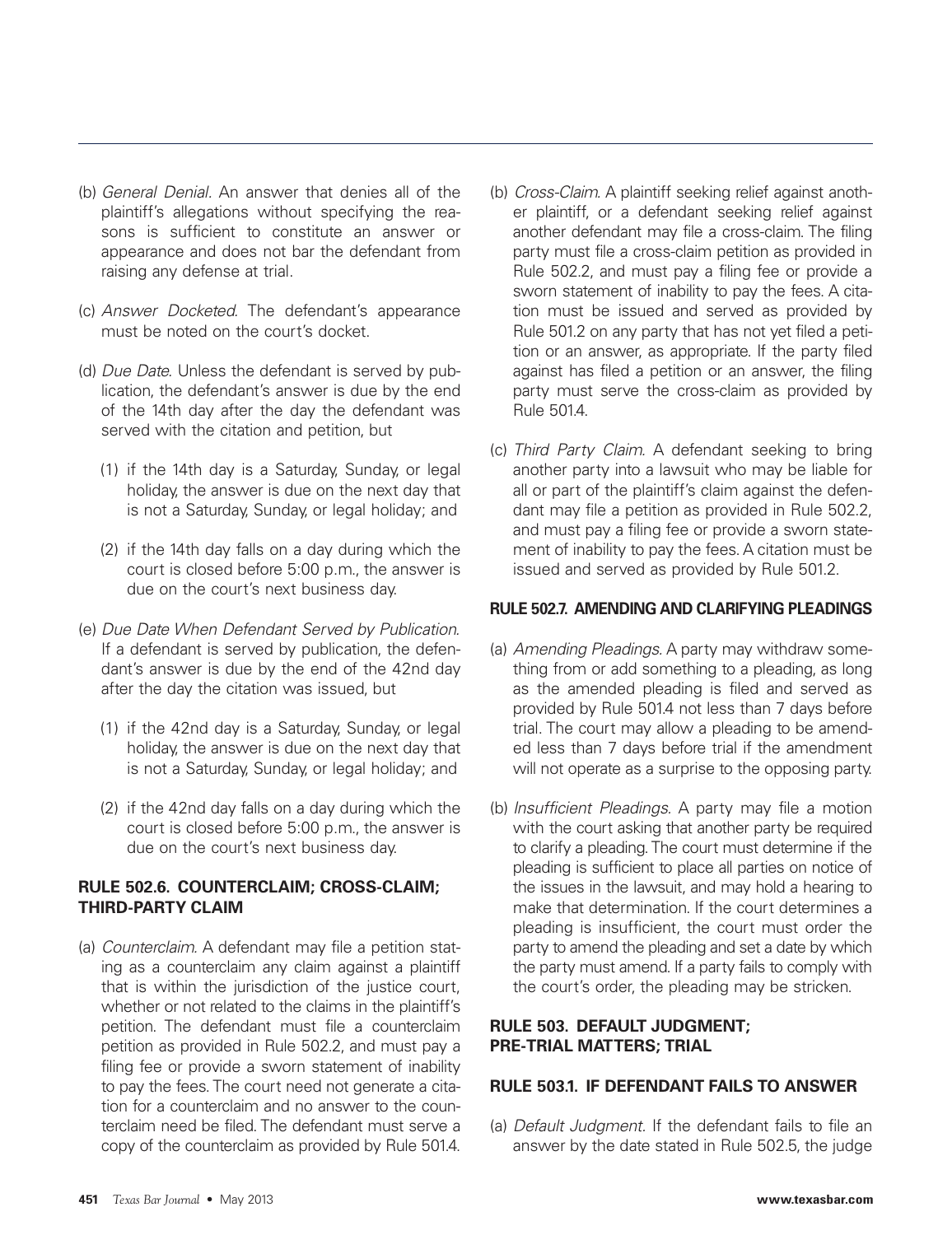must ensure that service was proper, and may hold a hearing for this purpose. If it is determined that service was proper, the judge must render a default judgment in the following manner:

- (1) Claim Based on Written Document. If the claim is based on a written document signed by the defendant, and a copy of the document has been filed with the court and served on the defendant, along with a sworn statement from the plaintiff that this is a true and accurate copy of the document and the relief sought is owed, and all payments, offsets or credits due to the defendant have been accounted for, the judge must render judgment for the plaintiff in the requested amount, without any necessity for a hearing. The plaintiff's attorney may also submit affidavits supporting an award of attorney fees to which the plaintiff is entitled, if any.
- (2) Other Cases. Except as provided in (1), a plaintiff who seeks a default judgment against a defendant must request a hearing, orally or in writing. The plaintiff must appear at the hearing and provide evidence of its damages. If the plaintiff proves its damages, the judge must render judgment for the plaintiff in the amount proven. If the plaintiff is unable to prove its damages, the judge must render judgment in favor of the defendant. With the permission of the court, a party may appear at a hearing by means of telephone or an electronic communication system.
- (b) Appearance. If a defendant files an answer or otherwise appears in a case before a default judgment is signed by the judge, the judge must not enter a default judgment and the case must be set for trial as described in Rule 503.3.
- (c) Post-Answer Default. If a defendant who has answered fails to appear for trial, the court may proceed to hear evidence on liability and damages and render judgment accordingly.
- (d) Notice. The plaintiff requesting a default judgment must provide to the clerk in writing the last known mailing address of the defendant at or before the time the judgment is signed. When a default judgment is signed, the clerk must immediately mail

written notice of the judgment to the defendant at the address provided by the plaintiff, and note the fact of such mailing on the docket. The notice must state the number and style of the case, the court in which the case is pending, the names of the parties in whose favor and against whom the judgment was rendered, and the date the judgment was signed. Failure to comply with the provisions of this rule does not affect the finality of the judgment.

#### **RULE 503.2. SUMMARY DISPOSITION**

- (a) Motion. A party may file a sworn motion for summary disposition of all or part of a claim or defense without a trial. The motion must set out all supporting facts. All documents on which the motion relies must be attached. The motion must be granted if it shows that:
	- (1) there are no genuinely disputed facts that would prevent a judgment in favor of the party;
	- (2) there is no evidence of one or more essential elements of a defense which the defendant must prove to defeat the plaintiff's claim; or
	- (3) there is no evidence of one or more essential elements of the plaintiff's claim.
- (b) Response. The party opposing the motion may file a sworn written response to the motion.
- (c) Hearing. The court must not consider a motion for summary disposition until it has been on file for at least 14 days. The judge may consider evidence offered by the parties at the hearing. By agreement of the parties, the judge may decide the motion and response without a hearing.
- (d) Order. The judge may enter judgment as to the entire case or may specify the facts that are established and direct such further proceedings in the case as are just.

## **RULE 503.3. SETTINGS AND NOTICE; POSTPONING TRIAL**

(a) Settings and Notice. After the defendant answers, the case will be set on a trial docket at the discre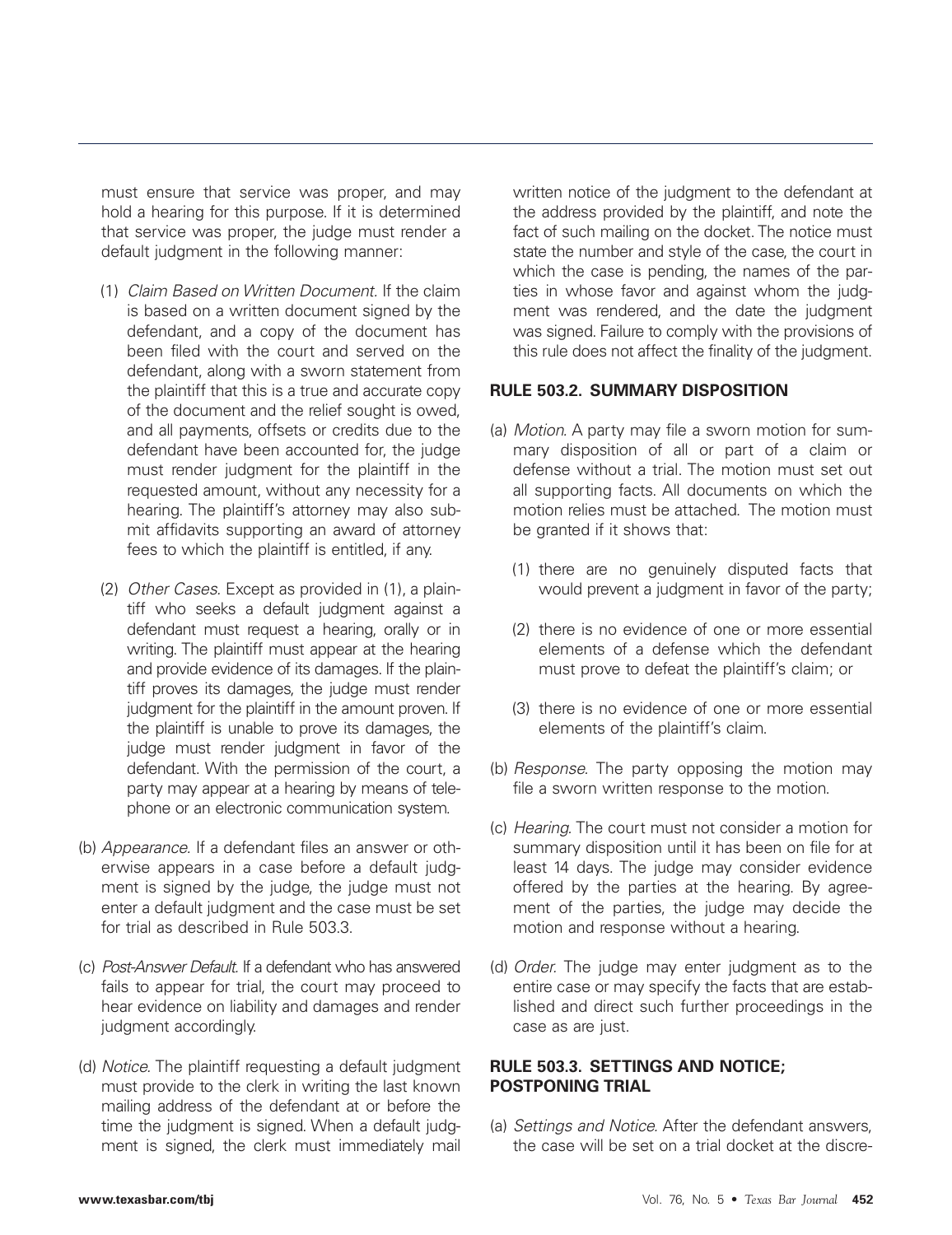tion of the judge. The court must send a notice of the date, time, and place of this setting to all parties at their address of record no less than 45 days before the setting date, unless the judge determines that an earlier setting is required in the interest of justice. Reasonable notice of all subsequent settings must be sent to all parties at their addresses of record.

(b) Postponing Trial. A party may file a motion requesting that the trial be postponed. The motion must state why a postponement is necessary. The judge, for good cause, may postpone any trial for a reasonable time.

## **RULE 503.4. PRETRIAL CONFERENCE**

- (a) Conference Set; Issues. If all parties have appeared in a lawsuit, the court, at any party's request or on its own, may set a case for a pretrial conference. Reasonable notice must be sent to all parties at their addresses of record. Appropriate issues for the pretrial conference include:
	- (1) discovery;
	- (2) the amendment or clarification of pleadings;
	- (3) the admission of facts and documents to streamline the trial process;
	- (4) a limitation on the number of witnesses at trial;
	- (5) the identification of facts, if any, which are not in dispute between the parties;
	- (6) mediation or other alternative dispute resolution services;
	- (7) the possibility of settlement;
	- (8) trial setting dates that are amenable to the court and all parties;
	- (9) the appointment of interpreters, if needed;
	- (10) the application of a Rule of Civil Procedure not in Part V or a Rule of Evidence; and

(11) any other issue that the court deems appropriate.

(b) Eviction Cases. The court must not schedule a pretrial conference in an eviction case if it would delay trial.

#### **RULE 503.5. ALTERNATIVE DISPUTE RESOLUTION**

- (a) State Policy. The policy of this state is to encourage the peaceable resolution of disputes through alternative dispute resolution, including mediation, and the early settlement of pending litigation through voluntary settlement procedures. For that purpose, the judge may order any case to mediation or another appropriate and generally accepted alternative dispute resolution process.
- (b) Eviction Cases. The court must not order mediation or any other alternative dispute resolution process in an eviction case if it would delay trial.

# **RULE 503.6. TRIAL**

- (a) Docket Called. On the day of the trial setting, the judge must call all of the cases set for trial that day.
- (b) If Plaintiff Fails to Appear. If the plaintiff fails to appear when the case is called for trial, the judge may postpone or dismiss the suit.
- (c) If Defendant Fails to Appear. If the defendant fails to appear when the case is called for trial, the judge may postpone the case, or may proceed to take evidence. If the plaintiff proves its case, judgment must be awarded for the relief proven. If the plaintiff fails to prove its case, judgment must be rendered against the plaintiff.

#### **RULE 504. JURY**

#### **RULE 504.1. JURY TRIAL DEMANDED**

(a) Demand. Any party is entitled to a trial by jury. A written demand for a jury must be filed no later than 14 days before the date a case is set for trial. If the demand is not timely, the right to a jury is waived unless the late filing is excused by the judge for good cause.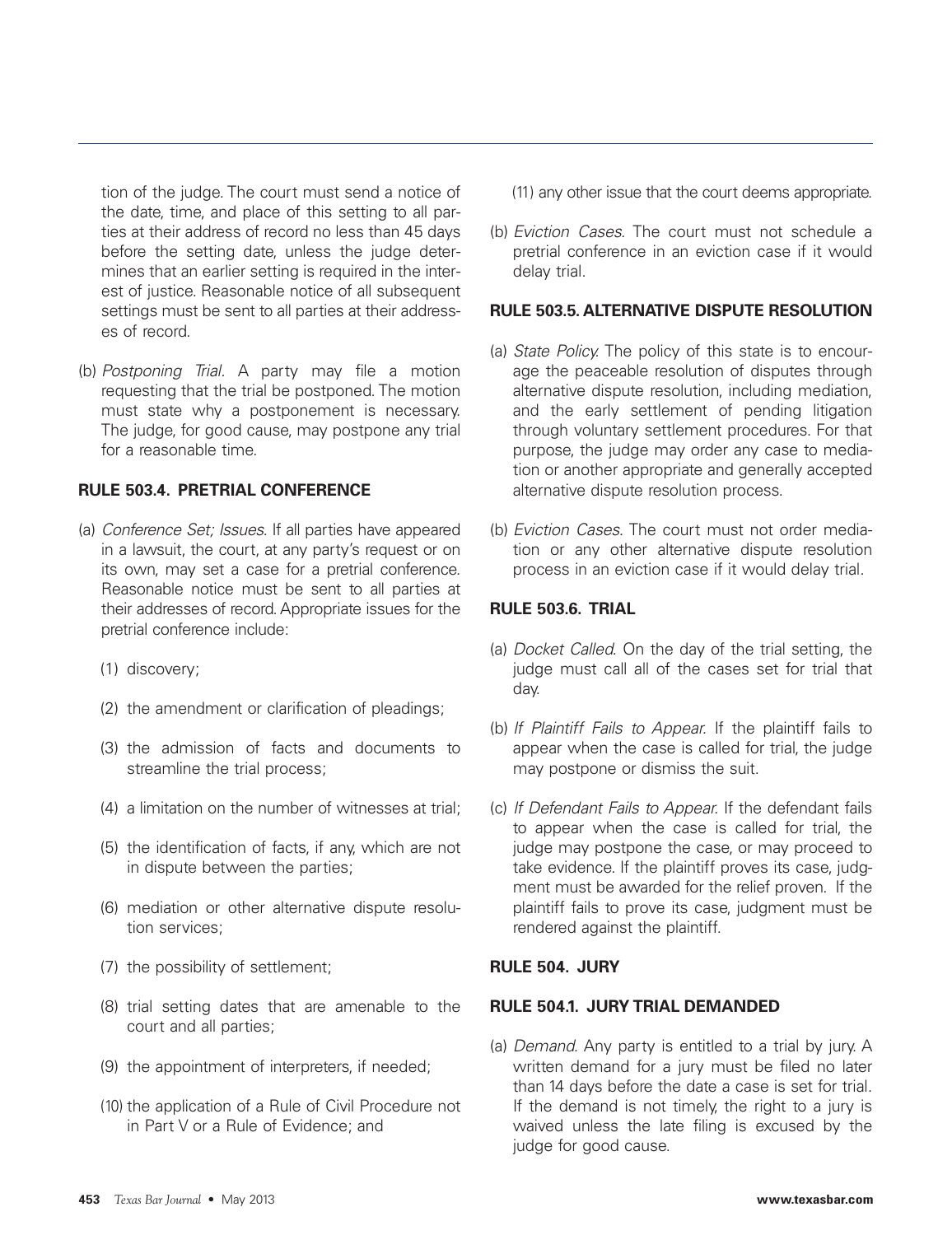- (b) Jury Fee. Unless otherwise provided by law, a party demanding a jury must pay a fee of \$22.00 or must file a sworn statement of inability to pay the fee at or before the time the party files a written request for a jury.
- (c) Withdrawal of Demand. If a party who demands a jury and pays the fee withdraws the demand, the case will remain on the jury docket unless all other parties present agree to try the case without a jury. A party that withdraws its jury demand is not entitled to a refund of the jury fee.
- (d) No Demand. If no party timely demands a jury and pays the fee, the judge will try the case without a jury.

## **RULE 504.2. EMPANELING THE JURY**

- (a) Drawing Jury and Oath. If no method of electronic draw has been implemented, the judge must write the names of all prospective jurors present on separate slips of paper as nearly alike as may be, place them in a box, mix them well, and then draw the names one by one from the box. The judge must list the names drawn and deliver a copy to each of the parties or their attorneys.
- (b) Oath. After the draw, the judge must swear the panel as follows: "You solemnly swear or affirm that you will give true and correct answers to all questions asked of you concerning your qualifications as a juror."
- (c) Questioning the Jury. The judge, the parties, or their attorneys will be allowed to question jurors as to their ability to serve impartially in the trial but may not ask the jurors how they will rule in the case. The judge will have discretion to allow or disallow specific questions and determine the amount of time each side will have for this process.
- (d) Challenge for Cause. A party may challenge any juror for cause. A challenge for cause is an objection made to a juror alleging some fact, such as a bias or prejudice, that disqualifies the juror from serving in the case or that renders the juror unfit to sit on the jury. The challenge must be made during jury questioning. The party must explain to

the judge why the juror should be excluded from the jury. The judge must evaluate the questions and answers given and either grant or deny the challenge. When a challenge for cause has been sustained, the juror must be excused.

- (e) Challenges Not for Cause. After the judge determines any challenges for cause, each party may select up to 3 jurors to excuse for any reason or no reason at all. But no prospective juror may be excused for membership in a constitutionally protected class.
- (f) The Jury. After all challenges, the first 6 prospective jurors remaining on the list constitute the jury to try the case.
- (g) If Jury Is Incomplete. If challenges reduce the number of prospective jurors below 6, the judge may direct the sheriff or constable to summon others and allow them to be questioned and challenged by the parties as before, until at least 6 remain.
- (h) Jury Sworn. When the jury has been selected, the judge must require them to take substantially the following oath: "You solemnly swear or affirm that you will render a true verdict according to the law and the evidence presented."

# **RULE 504.3. JURY NOT CHARGED**

The judge must not charge the jury.

#### **RULE 504.4. JURY VERDICT FOR SPECIFIC ARTICLES**

When the suit is for the recovery of specific articles and the jury finds for the plaintiff, the jury must assess the value of each article separately, according to the evidence presented at trial.

#### **RULE 505. JUDGMENT; NEW TRIAL**

#### **RULE 505.1. JUDGMENT**

(a) Judgment Upon Jury Verdict. Where a jury has returned a verdict, the judge must announce the verdict in open court, note it in the court's docket, and render judgment accordingly. The judge may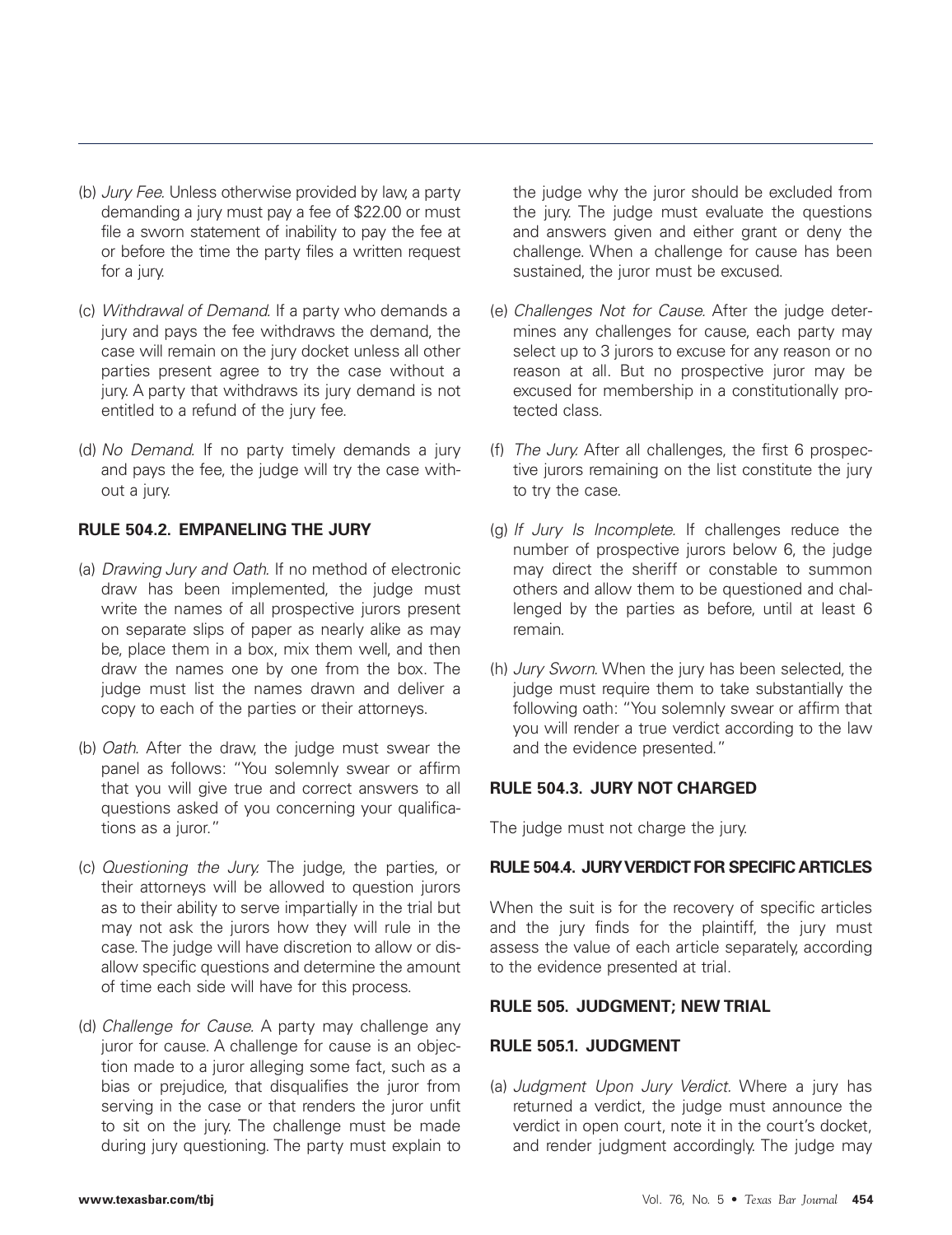render judgment on the verdict or, if the verdict is contrary to the law or the evidence, judgment notwithstanding the verdict.

- (b) Case Tried by Judge. When a case has been tried before the judge without a jury, the judge must announce the decision in open court, note the decision in the court's docket, and render judgment accordingly.
- (c) Form. A judgment must:
	- (1) clearly state the determination of the rights of the parties in the case;
	- (2) state who must pay the costs;
	- (3) be signed by the judge; and
	- (4) be dated the date of the judge's signature.
- (d) Costs. The judge must award costs allowed by law to the successful party.
- (e) Judgment for Specific Articles. Where the judgment is for the recovery of specific articles, the judgment must order that the plaintiff recover such specific articles, if they can be found, and if not, then their value as assessed by the judge or jury with interest at the prevailing post-judgment interest rate.

## **RULE 505.2. ENFORCEMENT OF JUDGMENT**

Justice court judgments are enforceable in the same method as in county and district court, except as provided by law. When the judgment is for personal property, the court may award a special writ for the seizure and delivery of such property to the plaintiff, and may, in addition to the other relief granted in such cases, enforce its judgment by attachment or fine.

#### **RULE 505.3. MOTION TO SET ASIDE; MOTION TO REINSTATE; MOTION FOR NEW TRIAL**

(a) Motion to Reinstate after Dismissal. A plaintiff whose case is dismissed may file a motion to reinstate the case no later than 14 days after the dismissal order is signed. The plaintiff must serve the defendant with a copy of the motion no later than the next business day using a method approved under Rule 501.4. The court may reinstate the case for good cause shown.

- (b) Motion to Set Aside Default. A defendant against whom a default judgment is granted may file a motion to set aside the judgment no later than 14 days after the judgment is signed. The defendant must serve the plaintiff with a copy of the motion no later than the next business day using a method approved under Rule 501.4. The court may set aside the judgment and set the case for trial for good cause shown.
- (c) Motion for New Trial. A party may file a motion for a new trial no later than 14 days after the judgment is signed. The party must serve all other parties with a copy of the motion no later than the next business day using a method approved under Rule 501.4. The judge may grant a new trial upon a showing that justice was not done in the trial of the case. Only one new trial may be granted to either party.
- (d) Motion Not Required. Failure to file a motion under this rule does not affect a party's right to appeal the underlying judgment.
- (e) Motion Denied as a Matter of Law. If the judge has not ruled on a motion to set aside, motion to reinstate, or motion for new trial, the motion is automatically denied at 5:00 p.m. on the 21st day after the day the judgment was signed.

#### **RULE 506. APPEAL**

#### **RULE 506.1. APPEAL**

- (a) How Taken; Time. A party may appeal a judgment by filing a bond, making a cash deposit, or filing a sworn statement of inability to pay with the justice court within 21 days after the judgment is signed or the motion to reinstate, motion to set aside, or motion for new trial, if any, is denied.
- (b) Amount of Bond; Sureties; Terms. A plaintiff must file a \$500 bond. A defendant must file a bond in an amount equal to twice the amount of the judg-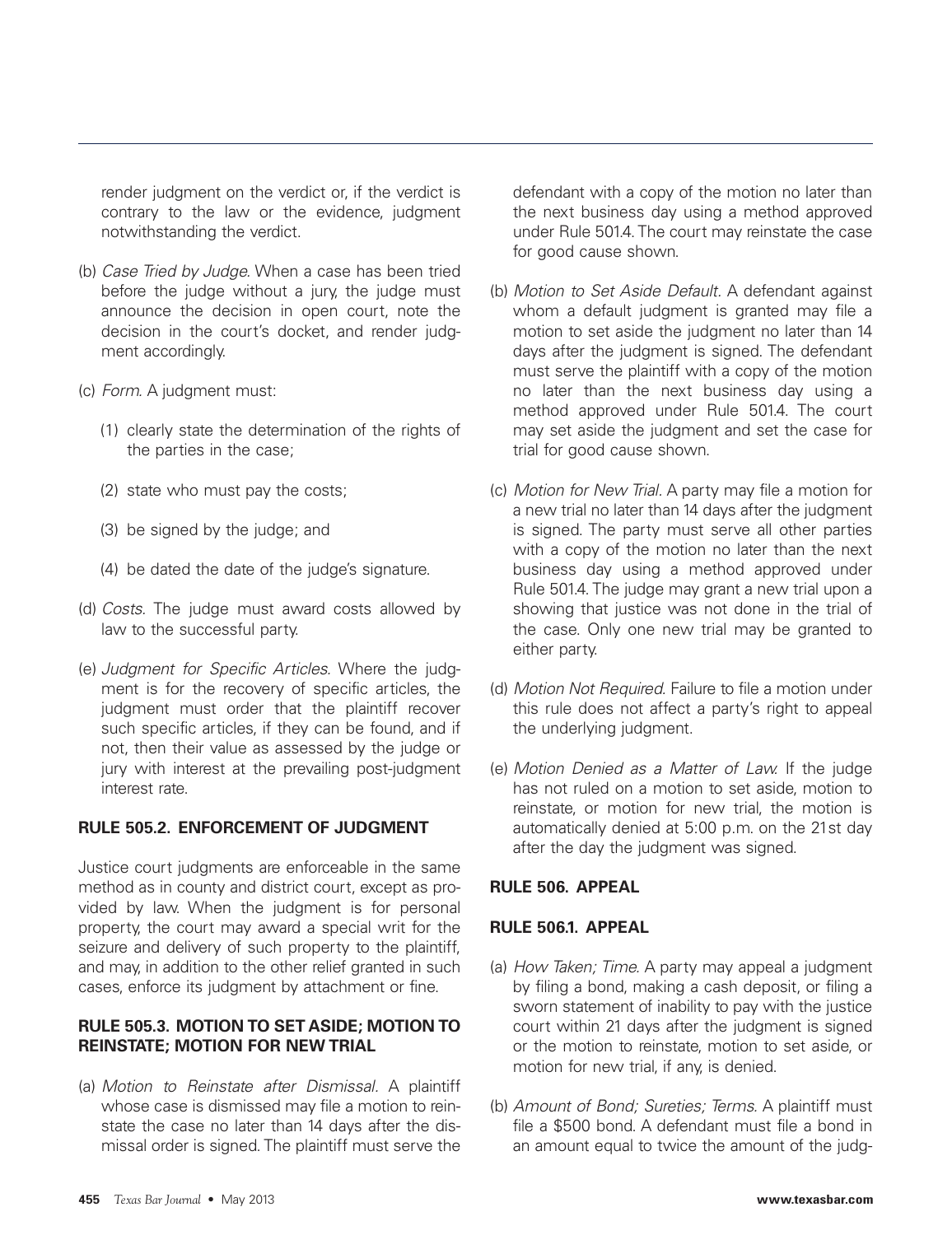ment. The bond must be supported by a surety or sureties approved by the judge. The bond must be payable to the appellee and must be conditioned on the appellant's prosecution of its appeal to effect and payment of any judgment and all costs rendered against it on appeal.

- (c) Cash Deposit in Lieu of Bond. In lieu of filing a bond, an appellant may deposit with the clerk of the court cash in the amount required of the bond. The deposit must be payable to the appellee and must be conditioned on the appellant's prosecution of its appeal to effect and payment of any judgment and all costs rendered against it on appeal.
- (d) Sworn Statement of Inability to Pay.
	- (1) Filing. An appellant who cannot furnish a bond or pay a cash deposit in the amount required may instead file a sworn statement of inability to pay. The statement must meet the requirements of Rule 502.3(b) and may be the same one that was filed with the petition.
	- (2) Contest. The statement may be contested as provided in Rule 502.3(d) within 7 days after the opposing party receives notice that the statement was filed.
	- (3) Appeal If Contest Sustained. If the contest is sustained, the appellant may appeal that decision by filing notice with the justice court within 7 days of that court's written order. The justice court must then forward all related documents to the county court for resolution. The county court must set the matter for hearing within 14 days and hear the contest de novo, as if there had been no previous hearing, and if the appeal is granted, must direct the justice court to transmit to the clerk of the county court the transcript, records, and papers of the case, as provided in these rules.
	- (4) If No Appeal or If Appeal Overruled. If the appellant does not appeal the ruling sustaining the contest, or if the county court denies the appeal, the appellant may, within five days, post an appeal bond or make a cash deposit in compliance with this rule.
- (e) Notice to Other Parties Required. If a statement of inability to pay is filed, the court must provide notice to all other parties that the statement was filed no later than the next business day. Within 7 days of filing a bond or making a cash deposit, an appellant must serve written notice of the appeal on all other parties using a method approved under Rule 501.4.
- (f) No Default on Appeal Without Compliance With Rule. The county court to which an appeal is taken must not render default judgment against any party without first determining that the appellant has fully complied with this rule.
- (g) No Dismissal of Appeal Without Opportunity for Correction. An appeal must not be dismissed for defects or irregularities in procedure, either of form or substance, without allowing the appellant, after 7 days' notice from the court, the opportunity to correct such defect.
- (h) Appeal Perfected. An appeal is perfected when a bond, cash deposit, or statement of inability to pay is filed in accordance with this rule.
- (i) Costs. The appellant must pay the costs on appeal to a county court in accordance with Rule 143a.

## **RULE 506.2. RECORD ON APPEAL**

When an appeal has been perfected from the justice court, the judge must immediately send to the clerk of the county court a certified copy of all docket entries, a certified copy of the bill of costs, and the original papers in the case.

## **RULE 506.3. TRIAL DE NOVO**

The case must be tried de novo in the county court. A trial de novo is a new trial in which the entire case is presented as if there had been no previous trial.

#### **RULE 506.4. WRIT OF CERTIORARI**

(a) Application. Except in eviction cases, after final judgment in a case tried in justice court, a party may apply to the county court for a writ of certiorari.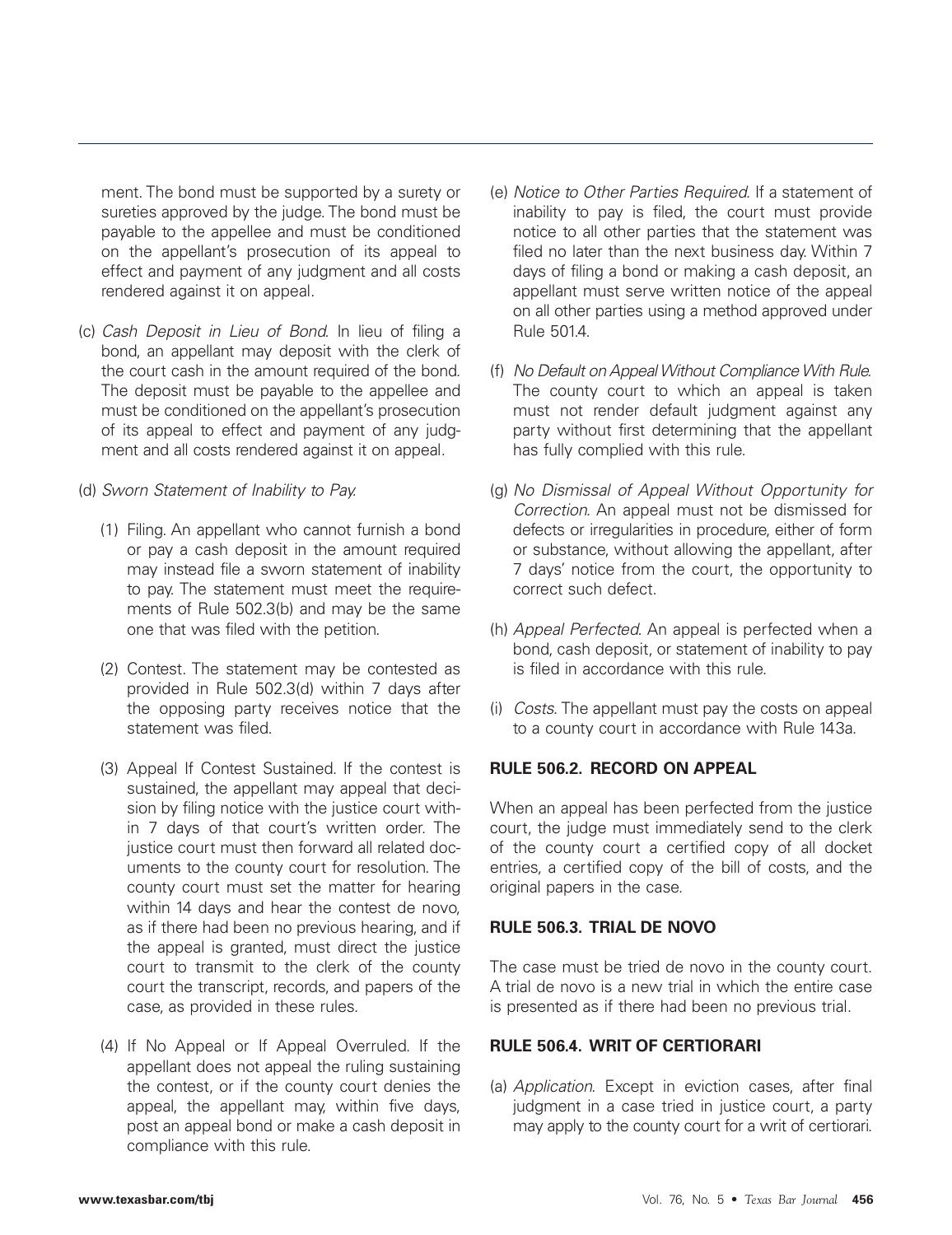- (b) Grounds. An application must be granted only if it contains a sworn statement setting forth facts showing that either:
	- (1) the justice court did not have jurisdiction; or
	- (2) the final determination of the suit worked an injustice to the applicant that was not caused by the applicant's own inexcusable neglect.
- (c) Bond, Cash Deposit, or Sworn Statement of Indigency to Pay Required. If the application is granted, a writ of certiorari must not issue until the applicant has filed a bond, made a cash deposit, or filed a sworn statement of indigency that complies with Rule 145.
- (d) Time for Filing. An application for writ of certiorari must be filed within 90 days after the date the final judgment is signed.
- (e) Contents of Writ. The writ of certiorari must command the justice court to immediately make and certify a copy of the entries in the case on the docket, and immediately transmit the transcript of the proceedings in the justice court, together with the original papers and a bill of costs, to the proper court.
- (f) Clerk to Issue Writ and Citation. When the application is granted and the bond, cash deposit, or sworn statement of indigency have been filed, the clerk must issue a writ of certiorari to the justice court and citation to the adverse party.
- (g) Stay of Proceedings. When the writ of certiorari is served on the justice court, the court must stay further proceedings on the judgment and comply with the writ.
- (h) Cause Docketed. The action must be docketed in the name of the original plaintiff, as plaintiff, and of the original defendant, as defendant.
- (i) Motion to Dismiss. Within 30 days after the service of citation on the writ of certiorari, the adverse party may move to dismiss the certiorari for want of sufficient cause appearing in the affidavit, or for want of sufficient bond. If the certiorari is dismissed,

the judgment must direct the justice court to proceed with the execution of the judgment below.

- (j) Amendment of Bond or Oath. The affidavit or bond may be amended at the discretion of the court in which it is filed.
- (j) Trial De Novo. The case must be tried de novo in the county court and judgment must be rendered as in cases appealed from justice courts. A trial de novo is a new trial in which the entire case is presented as if there had been no previous trial.

# **RULE 507. ADMINISTRATIVE RULES FOR JUDGES AND COURT PERSONNEL**

# **RULE 507.1. PLENARY POWER**

A justice court loses plenary power over a case when an appeal is perfected or if no appeal is perfected, 21 days after the later of the date judgment is signed or the date a motion to set aside, motion to reinstate, or motion for new trial, if any, is denied.

# **RULE 507.2. FORMS**

The court may provide forms to enable a party to file documents that comply with these rules. No party may be forced to use the court's forms.

# **RULE 507.3. DOCKET AND OTHER RECORDS**

- (a) Docket. Each judge must keep a civil docket in a permanent record containing the following information:
	- (1) the title of all suits commenced before the court;
	- (2) the date when the first process was issued against the defendant, when returnable, and the nature of that process;
	- (3) the date when the parties, or either of them, appeared before the court, either with or without a citation;
	- (4) a description of the petition and any documents filed with the petition;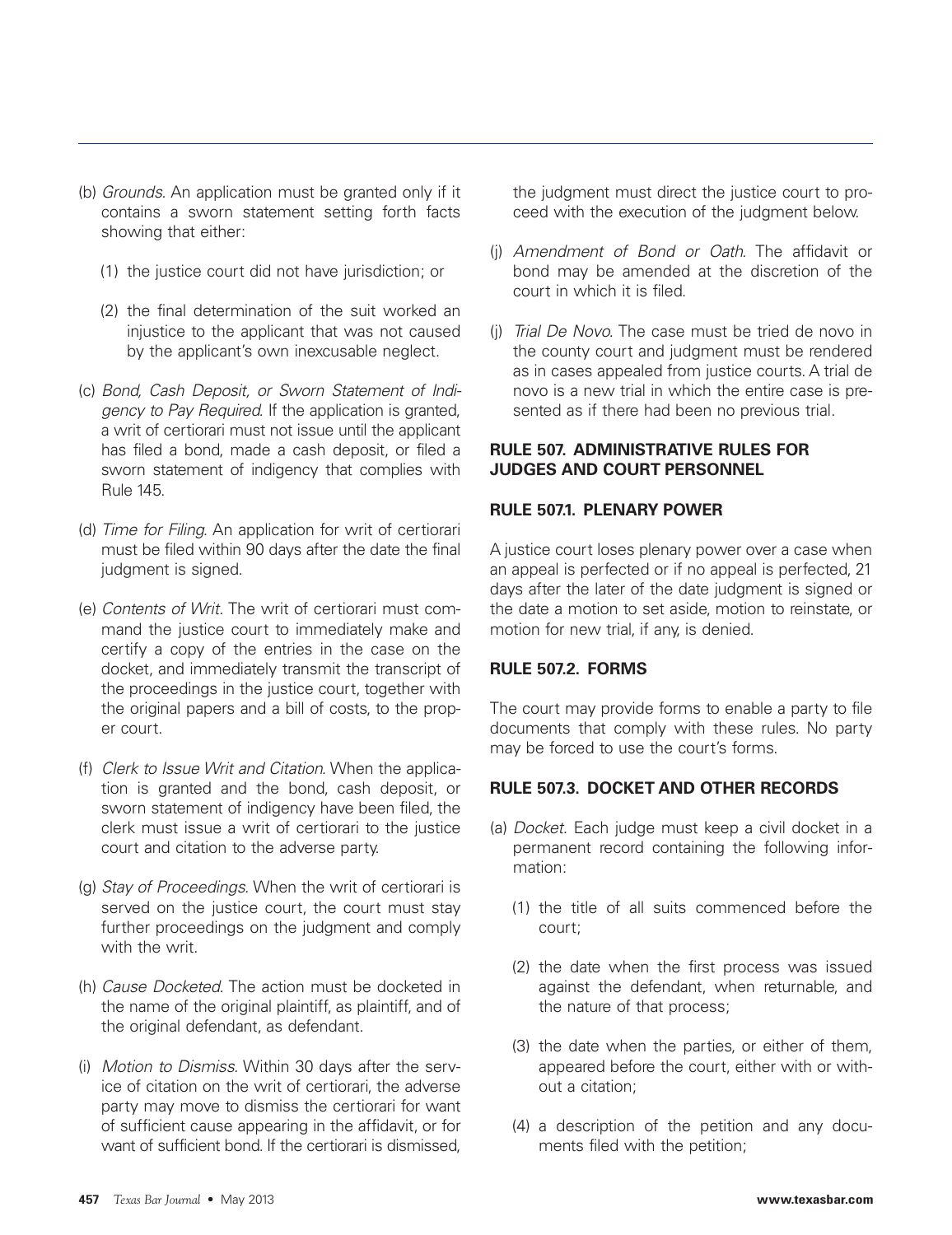- (5) every adjournment, stating at whose request and to what time;
- (6) the date of the trial, stating whether the same was by a jury or by the judge;
- (7) the verdict of the jury, if any;
- (8) the judgment signed by the judge and the date the judgment was signed;
- (9) all applications for setting aside judgments or granting new trials and the orders of the judge thereon, with the date;
- (10) the date of issuing execution, to whom directed and delivered, and the amount of debt, damages and costs and, when any execution is returned, the date of the return and the manner in which it was executed; and
- (11) all stays and appeals that may be taken, and the date when taken, the amount of the bond and the names of the sureties.
- (b) Other Records. The judge must also keep copies of all documents filed; other dockets, books, and records as may be required by law or these rules; and a fee book in which all costs accruing in every suit commenced before the court are taxed.
- (c) Form of Records. All records required to be kept under this rule may be maintained electronically.

# **RULE 507.4. ISSUANCE OF WRITS**

Every writ from the justice courts must be in writing and be issued and signed by the judge officially. The style thereof must be "The State of Texas." It must, except where otherwise specially provided by law or these rules, be directed to the person or party upon whom it is to be served, be made returnable to the court, and note the date of its issuance.

## **RULE 508. DEBT CLAIM CASES**

# **RULE 508.1. APPLICATION**

Rule 508 applies to a claim for the recovery of a debt

brought by an assignee of a claim, a financial institution, a debt collector or collection agency, or a person or entity primarily engaged in the business of lending money at interest.

#### **RULE 508.2. PETITION**

- (a) Contents. In addition to the information required by Rule 502.2, a petition filed in a lawsuit governed by this rule must contain the following information:
	- (1) Credit Accounts. In a claim based upon a credit card, revolving credit, or open account, the petition must state:
		- (A) the account name or credit card name;
		- (B) the account number (which may be masked);
		- (C) the date of issue or origination of the account, if known;
		- (D) the date of charge-off or breach of the account, if known;
		- (E) the amount owed as of a date certain; and
		- (F) whether the plaintiff seeks ongoing interest.
	- (2) Personal and Business Loans. In a claim based upon a promissory note or other promise to pay a specific amount as of a date certain, the petition must state:
		- (A) the date and amount of the original loan;
		- (B) whether the repayment of the debt was accelerated, if known;
		- (C) the date final payment was due;
		- (D) the amount due as of the final payment date;
		- (E) the amount owed as of a date certain; and
		- (F) whether plaintiff seeks ongoing interest.
	- (3) Ongoing Interest. If a plaintiff seeks ongoing interest, the petition must state: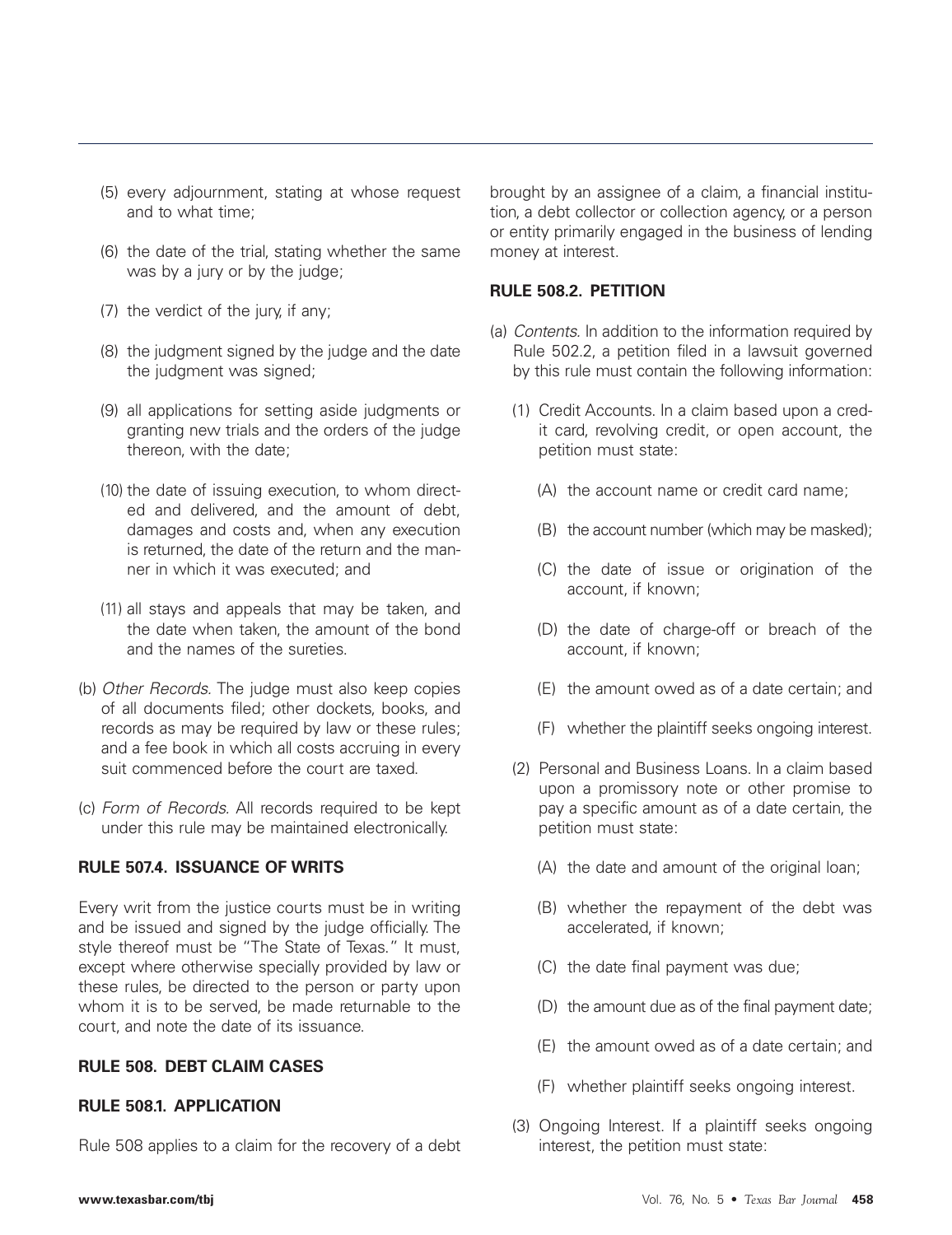- (A) the effective interest rate claimed;
- (B) whether the interest rate is based upon contract or statute; and
- (C) the dollar amount of interest claimed as of a date certain.
- (4) Assigned Debt. If the debt that is the subject of the claim has been assigned or transferred, the petition must state:
	- (A) that the debt claim has been transferred or assigned;
	- (B) the date of the transfer or assignment;
	- (C) the name of any prior holders of the debt; and
	- (D) the name or a description of the original creditor.

# **RULE 508.3. DEFAULT JUDGMENT**

- (a) Generally. If the defendant does not file an answer to a claim by the answer date or otherwise appear in the case, the judge must promptly render a default judgment upon the plaintiff's proof of the amount of damages.
- (b) Proof of the Amount of Damages.
	- (1) Evidence Must Be Served or Submitted. Evidence of plaintiff's damages must either be attached to the petition and served on the defendant or submitted to the court after defendant's failure to answer by the answer date.
	- (2) Form of Evidence. Evidence of plaintiff's damages may be offered in a sworn statement or in live testimony. The evidence offered may include documentary evidence.
	- (3) Establishment of the Amount of Damages. The amount of damages is established by evidence:
		- (A) that the account or loan was issued to the defendant and the defendant is obligated to pay it;
- (B) that the account was closed or the defendant breached the terms of the account or loan agreement;
- (C) of the amount due on the account or loan as of a date certain after all payment credits and offsets have been applied; and
- (D) that the plaintiff owns the account or loan and, if applicable, how the plaintiff acquired the account or loan.
- (4) Documentary Evidence Offered By Sworn Statement. Documentary evidence may be considered if it is attached to a sworn statement made by the plaintiff or its representative, a prior holder of the debt or its representative, or the original creditor or its representative, that attests to the following:
	- (A) the documents were kept in the regular course of business;
	- (B) it was the regular course of business for an employee or representative with knowledge of the act recorded to make the record or to transmit information to be included in such record;
	- (C) the documents were created at or near the time or reasonably soon thereafter; and
	- (D) the documents attached are the original or exact duplicates of the original.
- (5) Consideration of Sworn Statement. A judge is not required to accept a sworn statement if the source of information or the method or circumstances of preparation indicate lack of trustworthiness. But a judge may not reject a sworn statement only because it is not made by the original creditor or because the documents attested to were created by a third party and subsequently incorporated into and relied upon by the business of the plaintiff.
- (c) Hearing. The judge may enter a default judgment without a hearing if the plaintiff submits sufficient written evidence of its damages and should do so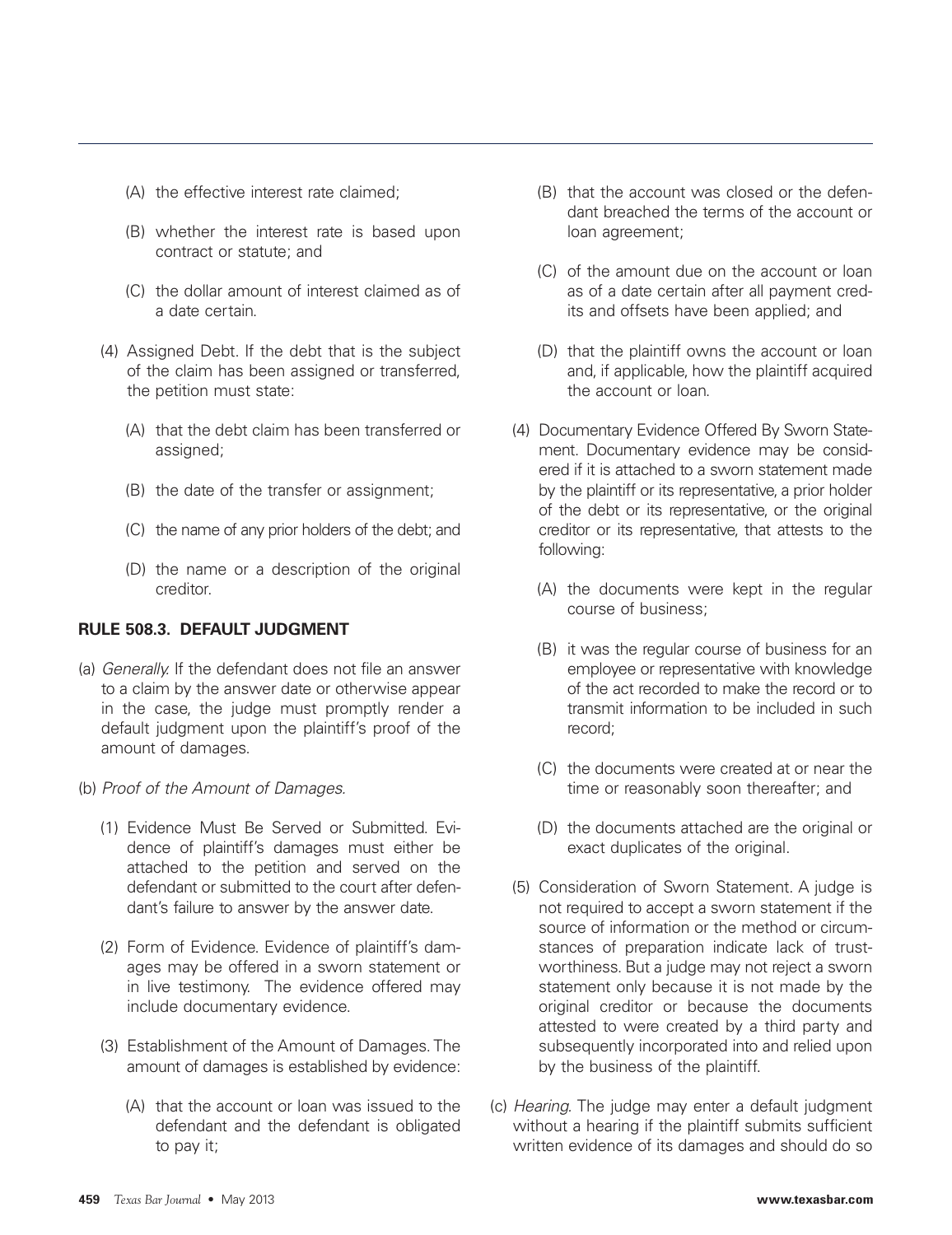to avoid undue expense and delay. Otherwise, the plaintiff may request a default judgment hearing at which the plaintiff must appear, in person or by telephonic or electronic means, and prove its damages. If the plaintiff proves its damages, the judge must render judgment for the plaintiff in the amount proven. If the plaintiff is unable to prove its damages, the judge must render judgment in favor of the defendant.

- (d) Appearance. If the defendant files an answer or otherwise appears in a case before a default judgment is signed by the judge, the judge must not render a default judgment and must set the case for trial
- (e) Post-Answer Default. If a defendant who has answered fails to appear for trial, the court may proceed to hear evidence on liability and damages and render judgment accordingly.

## **RULE 509. REPAIR AND REMEDY CASES**

## **RULE 509.1. APPLICABILITY OF RULE**

Rule 509 applies to a lawsuit filed in a justice court by a residential tenant under Chapter 92, Subchapter B of the Texas Property Code to enforce the landlord's duty to repair or remedy a condition materially affecting the physical health or safety of an ordinary tenant.

## **RULE 509.2. CONTENTS OF PETITION; COPIES; FORMS AND AMENDMENTS**

- (a) Contents of Petition. The petition must be in writing and must include the following:
	- (1) the street address of the residential rental property;
	- (2) a statement indicating whether the tenant has received in writing the name and business street address of the landlord and landlord's management company;
	- (3) to the extent known and applicable, the name, business street address, and telephone number of the landlord and the landlord's management company, on-premises manager, and rent collector serving the residential rental property;
- (4) for all notices the tenant gave to the landlord requesting that the condition be repaired or remedied:
	- (A) the date of the notice;
	- (B) the name of the person to whom the notice was given or the place where the notice was given;
	- (C) whether the tenant's lease is in writing and requires written notice;
	- (D) whether the notice was in writing or oral;
	- (E) whether any written notice was given by certified mail, return receipt requested, or by registered mail; and
	- (F) whether the rent was current or had been timely tendered at the time notice was given;
- (5) a description of the property condition materially affecting the physical health or safety of an ordinary tenant that the tenant seeks to have repaired or remedied;
- (6) a statement of the relief requested by the tenant, including an order to repair or remedy a condition, a reduction in rent, actual damages, civil penalties, attorney's fees, and court costs;
- (7) if the petition includes a request to reduce the rent:
	- (A) the amount of rent paid by the tenant, the amount of rent paid by the government, if known, the rental period, and when the rent is due; and
	- (B) the amount of the requested rent reduction and the date it should begin;
- (8) a statement that the total relief requested does not exceed \$10,000, excluding interest and court costs but including attorney's fees; and
- (9) the tenant's name, address, and telephone number.
- (b) Copies. The tenant must provide the court with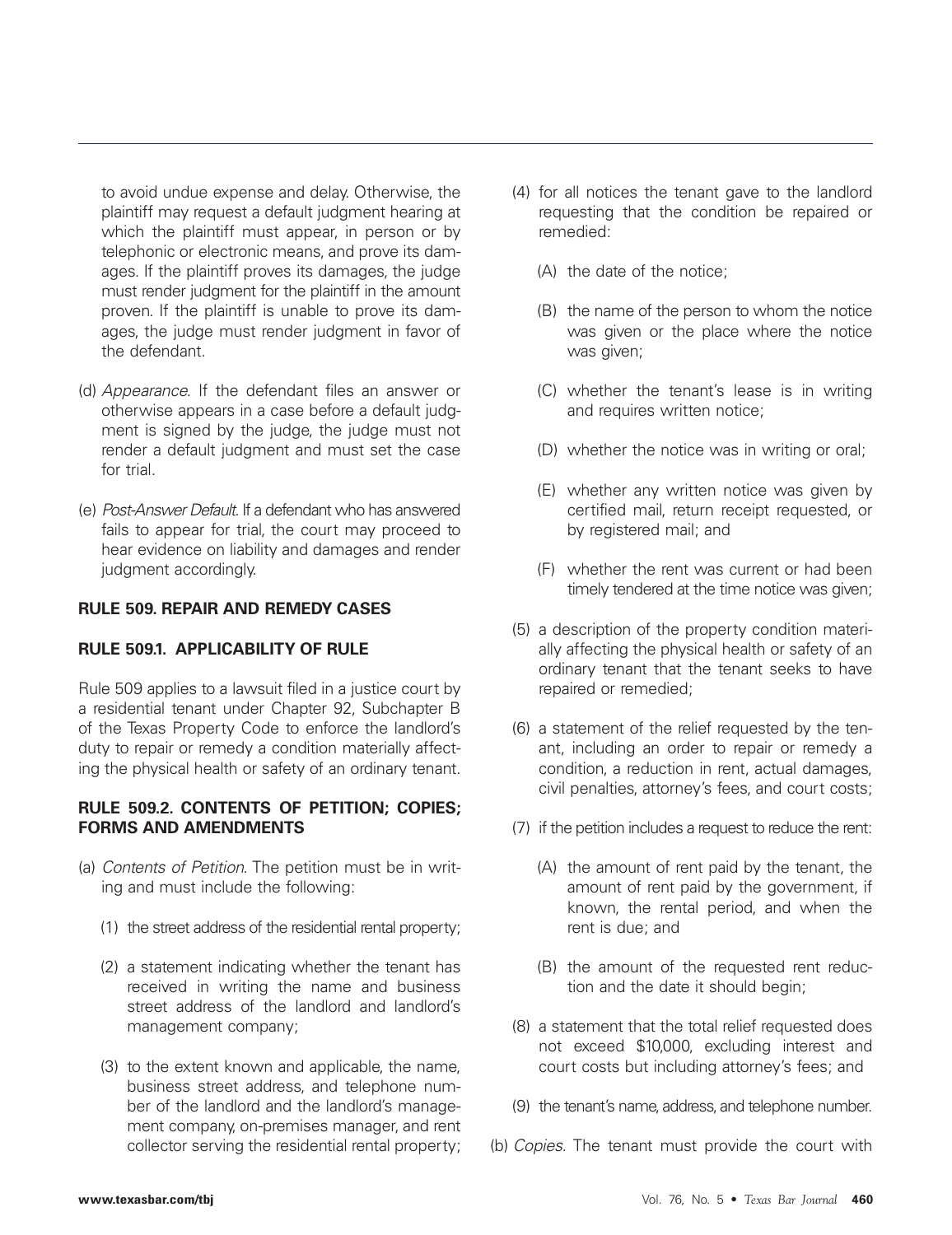copies of the petition and any attachments to the petition for service on the landlord.

(c) Forms and Amendments. A petition substantially in the form promulgated by the Supreme Court is sufficient. A suit may not be dismissed for a defect in the petition unless the tenant is given an opportunity to correct the defect and does not promptly correct it.

## **RULE 509.3. CITATION: ISSUANCE; APPEARANCE DATE; ANSWER**

- (a) Issuance. When the tenant files a written petition with a justice court, the judge must immediately issue citation directed to the landlord, commanding the landlord to appear before such judge at the time and place named in the citation.
- (b) Appearance Date; Answer. The appearance date on the citation must not be less than 10 days nor more than 21 days after the petition is filed. For purposes of this rule, the appearance date on the citation is the trial date. The landlord may, but is not required to, file a written answer on or before the appearance date.

## **RULE 509.4. SERVICE AND RETURN OF CITATION; ALTERNATIVE SERVICE OF CITATION**

(a) Service and Return of Citation. The sheriff, constable, or other person authorized by Rule 501.2 who receives the citation must serve the citation by delivering a copy of it, along with a copy of the petition and any attachments, to the landlord at least 6 days before the appearance date. At least one day before the appearance date, the person serving the citation must file a return of service with the court that issued the citation. The citation must be issued, served, and returned in like manner as ordinary citations issued from a justice court.

#### (b) Alternative Service of Citation.

(1) If the petition does not include the landlord's name and business street address, or if, after making diligent efforts on at least two occasions, the officer or authorized person is unsuccessful in serving the citation on the landlord under (a), the officer or authorized person must serve the citation by delivering a copy of the citation, petition, and any attachments to:

- (A) the landlord's management company if the tenant has received written notice of the name and business street address of the landlord's management company; or
- (B) if (b)(1)(A) does not apply and the tenant has not received the landlord's name and business street address in writing, the landlord's authorized agent for service of process, which may be the landlord's management company, on-premise manager, or rent collector serving the residential rental property.
- (2) If the officer or authorized person is unsuccessful in serving citation under (b)(1) after making diligent efforts on at least two occasions at either the business street address of the landlord's management company, if (b)(1)(A) applies, or at each available business street address of the landlord's authorized agent for service of process, if (b)(1)(B) applies, the officer or authorized person must execute and file in the justice court a sworn statement that the officer or authorized person made diligent efforts to serve the citation on at least two occasions at all available business street addresses of the landlord and, to the extent applicable, the landlord's management company, on-premises manager, and rent collector serving the residential rental property, providing the times, dates, and places of each attempted service. The judge may then authorize the officer or authorized person to serve citation by:
	- (A) delivering a copy of the citation, petition, and any attachments to someone over the age of 16 years, at any business street address listed in the petition, or, if nobody answers the door at a business street address, either placing the citation, petition, and any attachments through a door mail chute or slipping them under the front door, and if neither of these latter methods is practical, affixing the citation, petition, and any attachments to the front door or main entry to the business street address;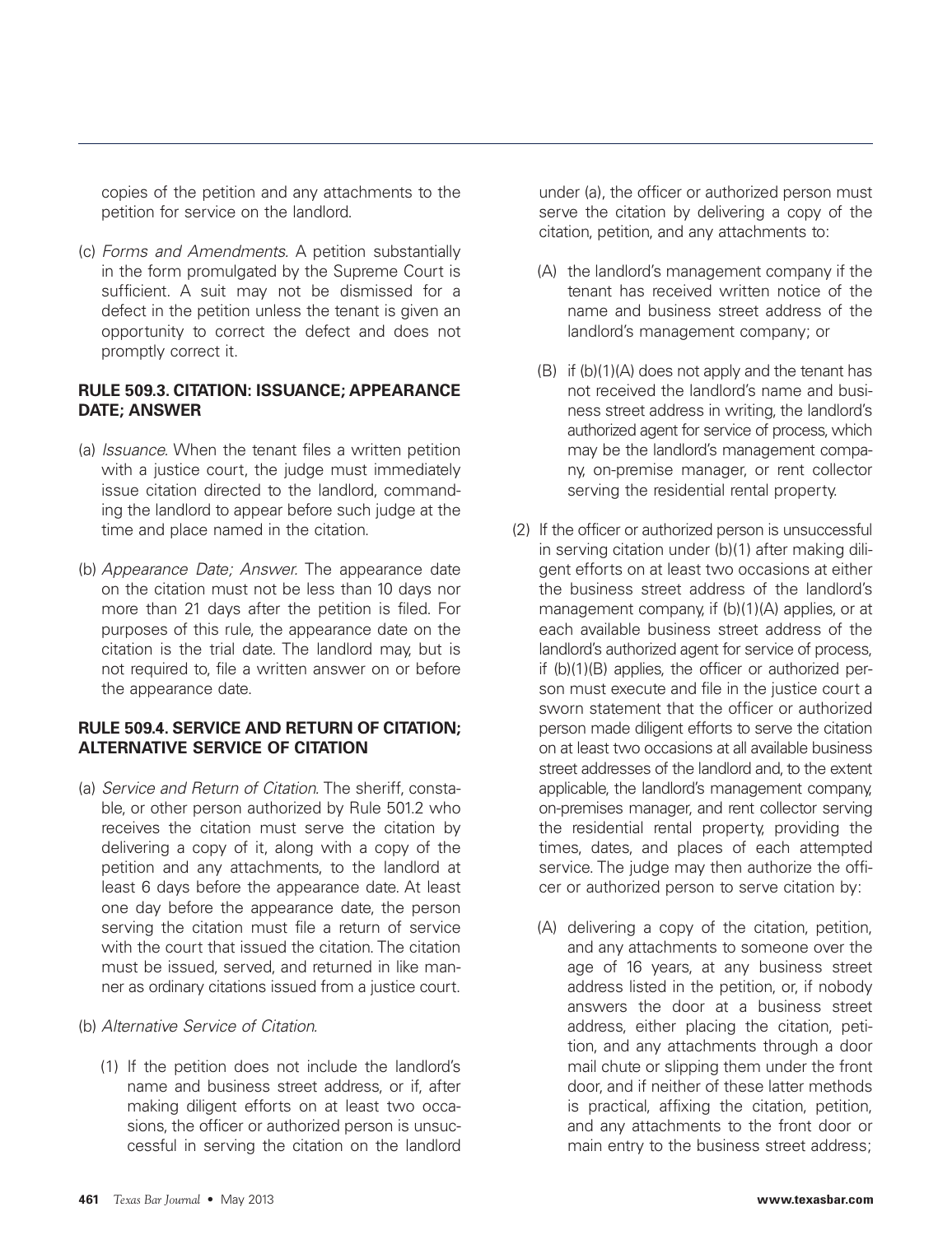- (B) within 24 hours of complying with (b)(2)(A), sending by first class mail a true copy of the citation, petition, and any attachments addressed to the landlord at the landlord's business street address provided in the petition; and
- (C) noting on the return of the citation the date of delivery under (b)(2)(A) and the date of mailing under (b)(2)(B).

The delivery and mailing to the business street address under (b)(2)(A)-(B) must occur at least 6 days before the appearance date. At least one day before the appearance date, a return of service must be completed and filed in accordance with Rule 501.3 with the court that issued the citation. It is not necessary for the tenant to request the alternative service authorized by this rule.

# **RULE 509.5. DOCKETING AND TRIAL; FAILURE TO APPEAR**

- (a) Docketing and Trial. The case must be docketed and tried as other cases. The judge may develop the facts of the case in order to ensure justice.
- (b) Failure to Appear.
	- (1) If the tenant appears at trial and the landlord has been duly served and fails to appear at trial, the judge may proceed to hear evidence. If the tenant establishes that the tenant is entitled to recover, the judge must render judgment against the landlord in accordance with the evidence.
	- (2) If the tenant fails to appear for trial, the judge may dismiss the lawsuit.

## **RULE 509.6. JUDGMENT: AMOUNT; FORM AND CON-TENT; ISSUANCE AND SERVICE; FAILURE TO COMPLY**

(a) Amount. Judgment may be rendered against the landlord for failure to repair or remedy a condition at the residential rental property if the total judgment does not exceed \$10,000, excluding interest and court costs but including attorney's fees. Any party who prevails in a lawsuit brought under these rules may recover the party's court costs and reasonable attorney's fees as allowed by law.

#### (b) Form and Content.

- (1) The judgment must be in writing, signed, and dated and must include the names of the parties to the proceeding and the street address of the residential rental property where the condition is to be repaired or remedied.
- (2) In the judgment, the judge may:
	- (A) order the landlord to take reasonable action to repair or remedy the condition;
	- (B) order a reduction in the tenant's rent, from the date of the first repair notice, in proportion to the reduced rental value resulting from the condition until the condition is repaired or remedied;
	- (C) award a civil penalty of one month's rent plus \$500;
	- (D) award the tenant's actual damages; and
	- (E) award court costs and attorney's fees, excluding any attorney's fees for a claim for damages relating to a personal injury.
- (3) If the judge orders the landlord to repair or remedy a condition, the judgment must include in reasonable detail the actions the landlord must take to repair or remedy the condition and the date when the repair or remedy must be completed.
- (4) If the judge orders a reduction in the tenant's rent, the judgment must state:
	- (A) the amount of the rent the tenant must pay, if any;
	- (B) the frequency with which the tenant must pay the rent;
	- (C) the condition justifying the reduction of rent;
	- (D) the effective date of the order reducing rent;
	- (E) that the order reducing rent will terminate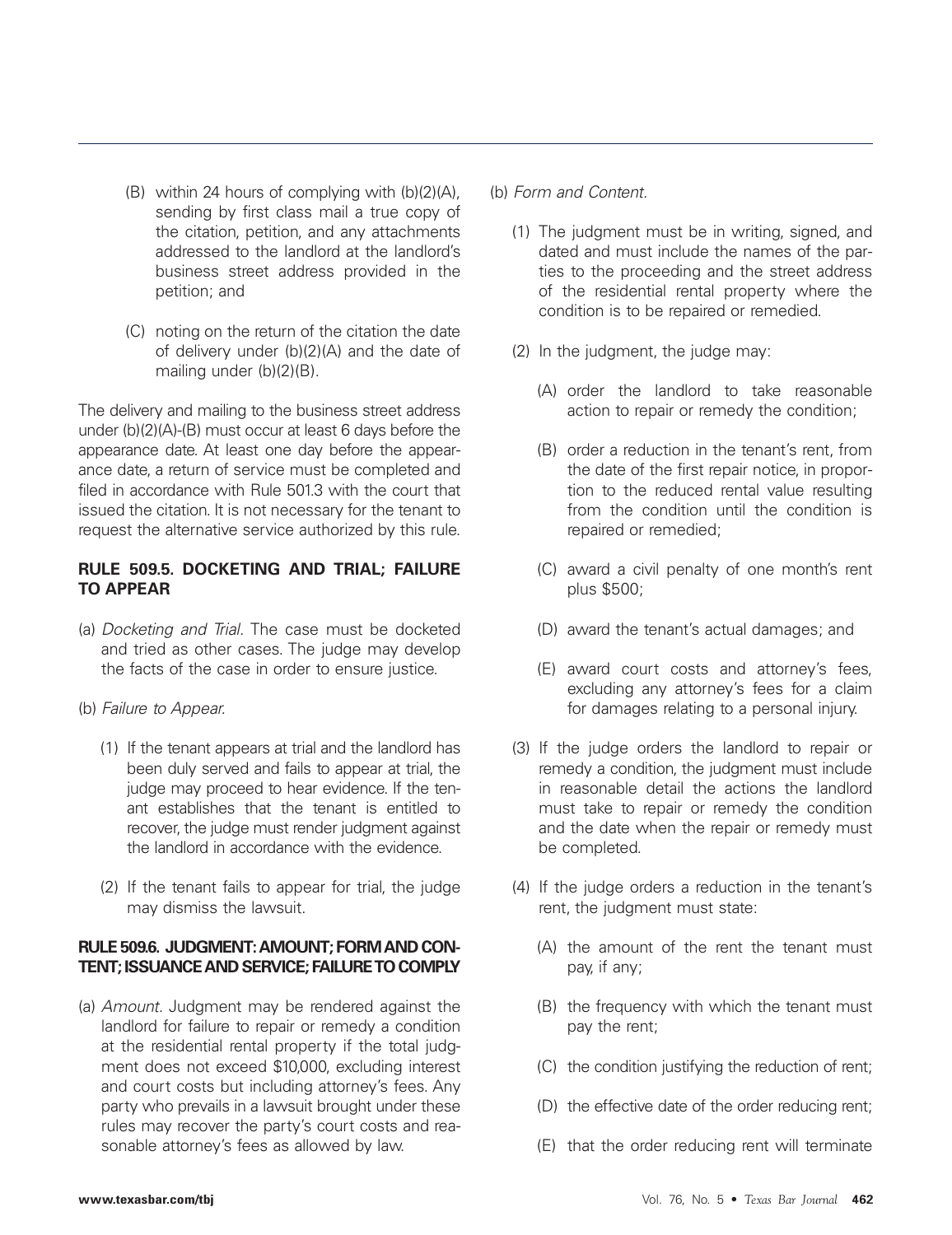on the date the condition is repaired or remedied; and

- (F) that on the day the condition is repaired or remedied, the landlord must give the tenant written notice, served in accordance with Rule 501.4, that the condition justifying the reduction of rent has been repaired or remedied and the rent will revert to the rent amount specified in the lease.
- (c) Issuance and Service. The judge must issue the judgment. The judgment may be served on the landlord in open court or by any means provided in Rule 501.4 at an address listed in the citation, the address listed on any answer, or such other address the landlord furnishes to the court in writing. Unless the judge serves the landlord in open court or by other means provided in Rule 501.4, the sheriff, constable, or other authorized person who serves the landlord must promptly file a return of service in the justice court.
- (d) Failure to Comply. If the landlord fails to comply with an order to repair or remedy a condition or reduce the tenant's rent, the failure is grounds for citing the landlord for contempt of court under Section 21.002 of the Texas Government Code.

## **RULE 509.7. COUNTERCLAIMS**

Counterclaims and the joinder of suits against third parties are not permitted in suits under these rules. Compulsory counterclaims may be brought in a separate suit. Any potential causes of action, including a compulsory counterclaim, that are not asserted because of this rule are not precluded.

## **RULE 509.8. APPEAL: TIME AND MANNER; PER-FECTION; EFFECT; COSTS; TRIAL ON APPEAL**

(a) Time and Manner. Either party may appeal the decision of the justice court to a statutory county court or, if there is no statutory county court with jurisdiction, a county court or district court with jurisdiction by filing a written notice of appeal with the justice court within 21 days after the date the judge signs the judgment. If the judgment is amended in any respect, any party has the right to appeal within 21 days after the date the judge

signs the new judgment, in the same manner set out in this rule.

- (b) Perfection. The posting of an appeal bond is not required for an appeal under this rule, and the appeal is considered perfected with the filing of a notice of appeal. Otherwise, the appeal is in the manner provided by law for appeal from a justice court.
- (c) Effect. The timely filing of a notice of appeal stays the enforcement of any order to repair or remedy a condition or reduce the tenant's rent, as well as any other actions.
- (d) Costs. The appellant must pay the costs on appeal to a county court in accordance with Rule 143a.
- (e) Trial on Appeal. On appeal, the parties are entitled to a trial de novo. A trial de novo is a new trial in which the entire case is presented as if there had been no previous trial. Either party is entitled to trial by jury on timely request and payment of a fee, if required. An appeal of a judgment of a justice court under these rules takes precedence in the county court and may be held at any time after the eighth day after the date the transcript is filed in the county court.

#### **RULE 509.9. EFFECT OF WRIT OF POSSESSION**

If a judgment for the landlord for possession of the residential rental property becomes final, any order to repair or remedy a condition is vacated and unenforceable.

#### **RULE 510. EVICTION CASES**

## **RULE 510.1. APPLICATION**

Rule 510 applies to a lawsuit to recover possession of real property under Chapter 24 of the Texas Property Code.

# **RULE 510.2. COMPUTATION OF TIME FOR EVIC-TION CASES**

Rule 500.5 applies to the computation of time in an eviction case. But if a document is filed by mail and not received by the court by the due date, the court may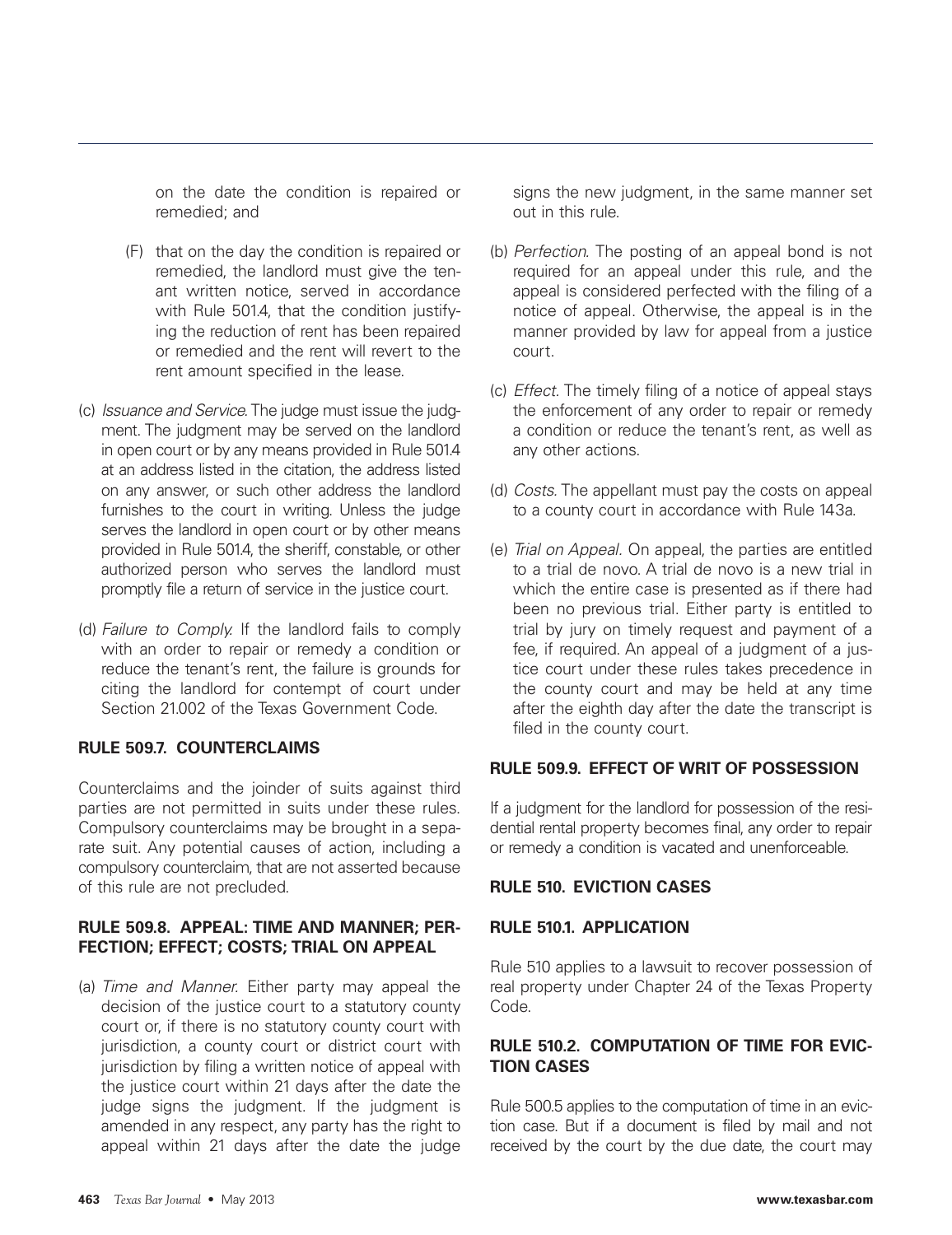take any action authorized by these rules, including issuing a writ of possession requiring a tenant to leave the property.

# **RULE 510.3. PETITION**

- (a) Contents. In addition to the requirements of Rule 502.2, a petition in an eviction case must be sworn to by the plaintiff and must contain:
	- (1) a description, including the address, if any, of the premises that the plaintiff seeks possession of;
	- (2) a description of the facts and the grounds for eviction;
	- (3) a description of when and how notice to vacate was delivered;
	- (4) the total amount of rent due and unpaid at the time of filing, if any; and
	- (5) a statement that attorney fees are being sought, if applicable.
- (b) Where Filed. The petition must be filed in the precinct where the premises is located. If it is filed elsewhere, the judge must dismiss the case. The plaintiff will not be entitled to a refund of the filing fee, but will be refunded any service fees paid if the case is dismissed before service is attempted.
- (c) Defendants Named. If the eviction is based on a written residential lease, the plaintiff must name as defendants all tenants obligated under the lease residing at the premises whom plaintiff seeks to evict. No judgment or writ of possession may issue or be executed against a tenant obligated under a lease and residing at the premises who is not named in the petition and served with citation.
- (d) Claim for Rent. A claim for rent within the justice court's jurisdiction may be asserted in an eviction case.
- (e) Only Issue. The court must adjudicate the right to actual possession and not title. Counterclaims and the joinder of suits against third parties are not permitted in eviction cases. A claim that is not assert-

ed because of this rule can be brought in a separate suit in a court of proper jurisdiction.

#### **RULE 510.4. ISSUANCE, SERVICE, AND RETURN OF CITATION**

- (a) Issuance of Citation; Contents. When a petition is filed, the court must immediately issue citation directed to each defendant. The citation must:
	- (1) be styled "The State of Texas";
	- (2) be signed by the clerk under seal of court or by the judge;
	- (3) contain the name, location, and address of the court;
	- (4) state the date of filing of the petition;
	- (5) state the date of issuance of the citation;
	- (6) state the file number and names of parties;
	- (7) state the plaintiff's cause of action and relief sought;
	- (8) be directed to the defendant;
	- (9) state the name and address of attorney for plaintiff, or if the plaintiff does not have an attorney, the address of plaintiff;
	- (10) state the day the defendant must appear in person for trial at the court issuing citation, which must not be less than 10 days nor more than 21 days after the petition is filed;
	- (11) notify the defendant that if the defendant fails to appear in person for trial, judgment by default may be rendered for the relief demanded in the petition;
	- (12) inform the defendant that, upon timely request and payment of a jury fee no later than 3 days before the day set for trial, the case will be heard by a jury;
	- (13) contain all warnings required by Chapter 24 of the Texas Property Code; and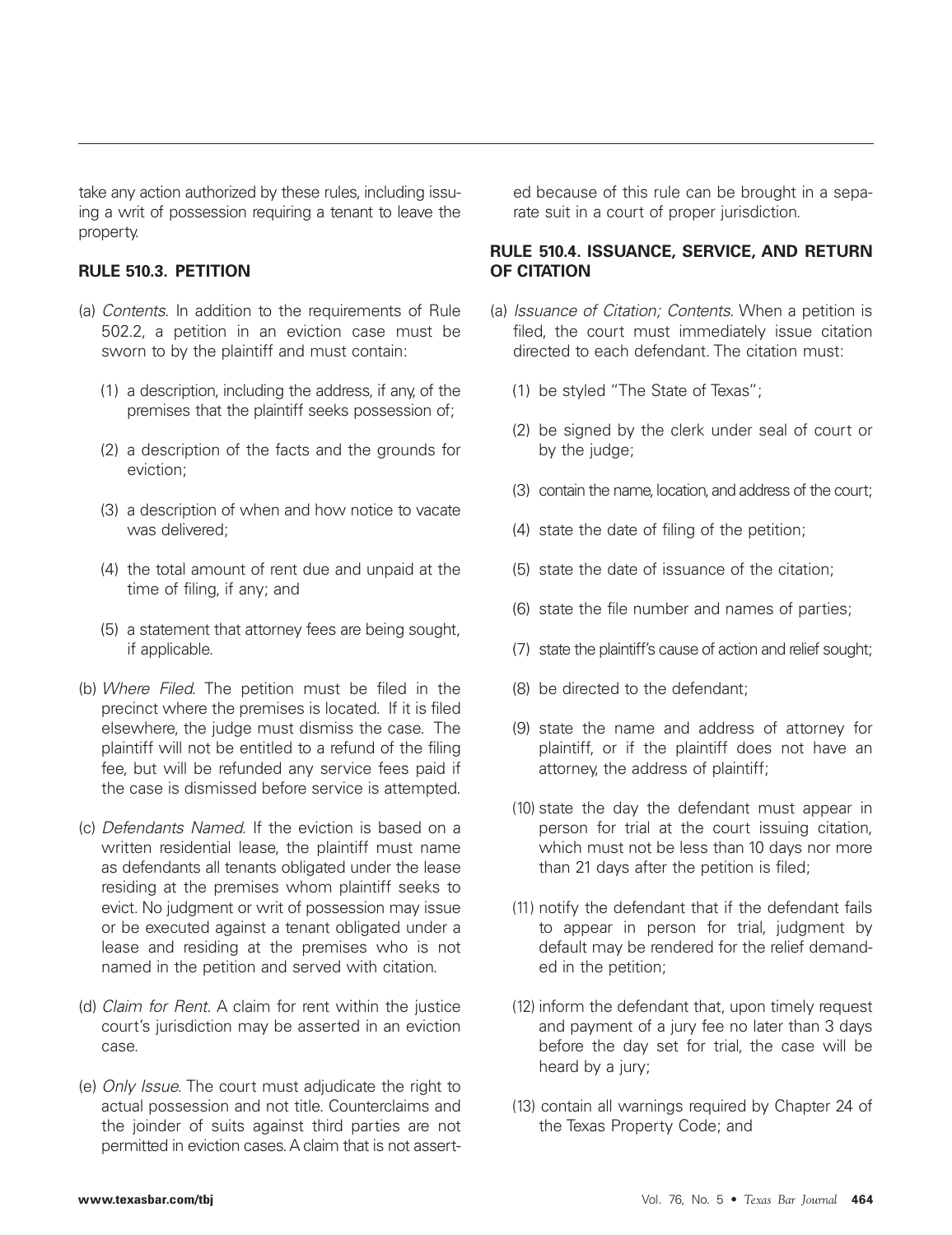- (14) include the following statement: "For further information, consult Part V of the Texas Rules of Civil Procedure, which is available online and also at the court listed on this citation."
- (b) Service and Return of Citation.
	- (1) Who May Serve. Unless otherwise authorized by written court order, citation must be served by a sheriff or constable.
	- (2) Method of Service. The constable, sheriff, or other person authorized by written court order receiving the citation must execute it by delivering a copy with a copy of the petition attached to the defendant, or by leaving a copy with a copy of the petition attached with some person, other than the plaintiff, over the age of 16 years, at the defendant's usual place of residence, at least 6 days before the day set for trial.
	- (3) Return of Service. At least one day before the day set for trial, the constable, sheriff, or other person authorized by written court order must complete and file a return of service in accordance with Rule 501.3 with the court that issued the citation.
- (c) Alternative Service by Delivery to the Premises.
	- (1) When Allowed. The citation may be served by delivery to the premises if:
		- (A) the constable, sheriff, or other person authorized by written court order is unsuccessful in serving the citation under (b);
		- (B) the petition lists all home and work addresses of the defendant that are known to the plaintiff and states that the plaintiff knows of no other home or work addresses of the defendant in the county where the premises are located; and
		- (C) the constable, sheriff, or other person authorized files a sworn statement that it has made diligent efforts to serve such citation on at least two occasions at all addresses of the defendant in the county

where the premises are located, stating the times and places of attempted service.

- (2) Authorization. The judge must promptly consider a sworn statement filed under (1)(C) and determine whether citation may be served by delivery to the premises. The plaintiff is not required to make a request or motion for alternative service.
- (3) Method. If the judge authorizes service by delivery to the premises, the constable, sheriff, or other person authorized by written court order must, at least 6 days before the day set for trial:
	- (A) deliver a copy of the citation with a copy of the petition attached to the premises by placing it through a door mail chute or slipping it under the front door; if neither method is possible, the officer may securely affix the citation to the front door or main entry to the premises; and
	- (B) deposit in the mail a copy of the citation with a copy of the petition attached, addressed to defendant at the premises and sent by first class mail.
- (4) Notation on Return. The constable, sheriff, or other person authorized by written court order must note on the return of service the date the citation was delivered and the date it was deposited in the mail.

# **RULE 510.5. REQUEST FOR IMMEDIATE POSSESSION**

- (a) Immediate Possession Bond. The plaintiff may, at the time of filing the petition or at any time prior to final judgment, file a possession bond to be approved by the judge in the probable amount of costs of suit and damages that may result to defendant in the event that the suit has been improperly instituted, and conditioned that the plaintiff will pay defendant all such costs and damages that are adjudged against plaintiff.
- (b) Notice to Defendant. The court must notify a defendant that the plaintiff has filed a possession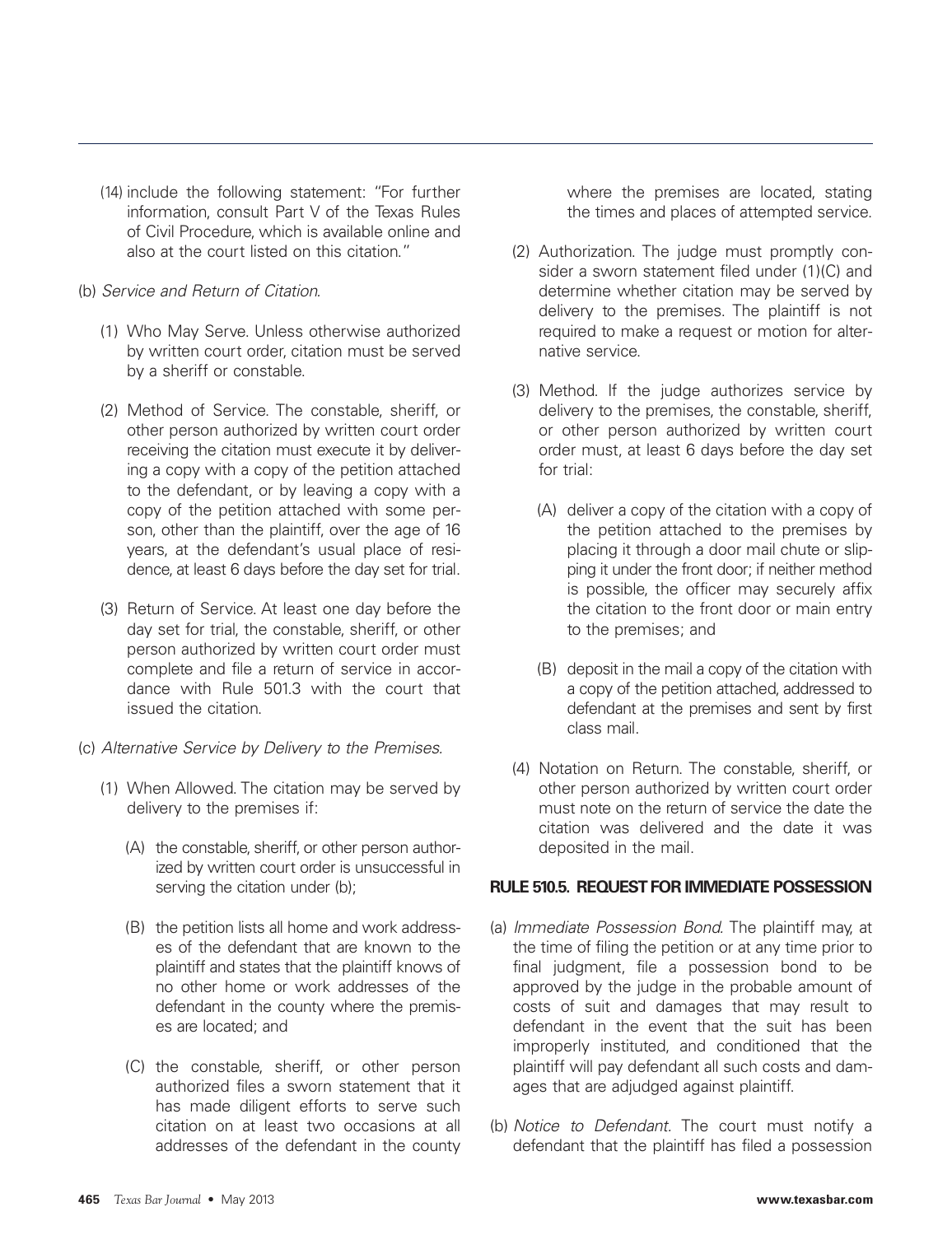bond. The notice must be served in the same manner as service of citation and must inform the defendant that if the defendant does not file an answer or appear for trial, and judgment for possession is granted by default, an officer will place the plaintiff in possession of the property on or after the 7th day after the date defendant is served with the notice.

- (c) Time for Issuance and Execution of Writ. If judgment for possession is rendered by default and a possession bond has been filed, approved, and served under this rule, a writ of possession must issue immediately upon demand and payment of any required fees. The writ must not be executed before the 7th day after the date defendant is served with notice under (b).
- (c) Effect of Appearance. If the defendant files an answer or appears at trial, no writ of possession may issue before the 6th day after the date a judgment for possession is signed or the day following the deadline for the defendant to appeal the judgment, whichever is later.

# **RULE 510.6. TRIAL DATE; ANSWER; DEFAULT JUDGMENT**

- (a) Trial Date and Answer. The defendant must appear for trial on the day set for trial in the citation. The defendant may, but is not required to, file a written answer with the court on or before the day set for trial in the citation.
- (b) Default Judgment. If the defendant fails to appear at trial and fails to file an answer before the case is called for trial, and proof of service has been filed in accordance with Rule 510.4, the allegations of the complaint must be taken as admitted and judgment by default rendered accordingly. If a defendant who has answered fails to appear for trial, the court may proceed to hear evidence and render judgment accordingly.
- (c) Notice of Default. When a default judgment is signed, the clerk must immediately mail written notice of the judgment by first class mail to the defendant at the address of the premises.

#### **RULE 510.7. TRIAL**

- (a) Trial. An eviction case will be docketed and tried as other cases. No eviction trial may be held less than 6 days after service under Rule 510.4 has been obtained.
- (b) Jury Trial Demanded. Any party may file a written demand for trial by jury by making a request to the court at least 3 days before the trial date. The demand must be accompanied by payment of a jury fee or by filing a sworn statement of inability to pay the jury fee. If a jury is demanded by either party, the jury will be impaneled and sworn as in other cases; and after hearing the evidence it will return its verdict in favor of the plaintiff or the defendant. If no jury is timely demanded by either party, the judge will try the case.
- (c) Limit on Postponement. Trial in an eviction case must not be postponed for more than 7 days total unless both parties agree in writing.

## **RULE 510.8. JUDGMENT; WRIT; NO NEW TRIAL**

- (a) Judgment Upon Jury Verdict. Where a jury has returned a verdict, the judge may render judgment on the verdict or, if the verdict is contrary to the law or the evidence, judgment notwithstanding the verdict.
- (b) Judgment for Plaintiff. If the judgment is in favor of the plaintiff, the judge must render judgment for plaintiff for possession of the premises, costs, delinquent rent as of the date of entry of judgment, if any, and attorney fees if recoverable by law.
- (c) Judgment for Defendant. If the judgment is in favor of the defendant, the judge must render judgment for defendant against the plaintiff for costs and attorney fees if recoverable by law.
- (d) Writ. If the judgment or verdict is in favor of the plaintiff, the judge must award a writ of possession upon demand of the plaintiff and payment of any required fees.
	- (1) Time to Issue. Except as provided by Rule 510.5, no writ of possession may issue before the 6th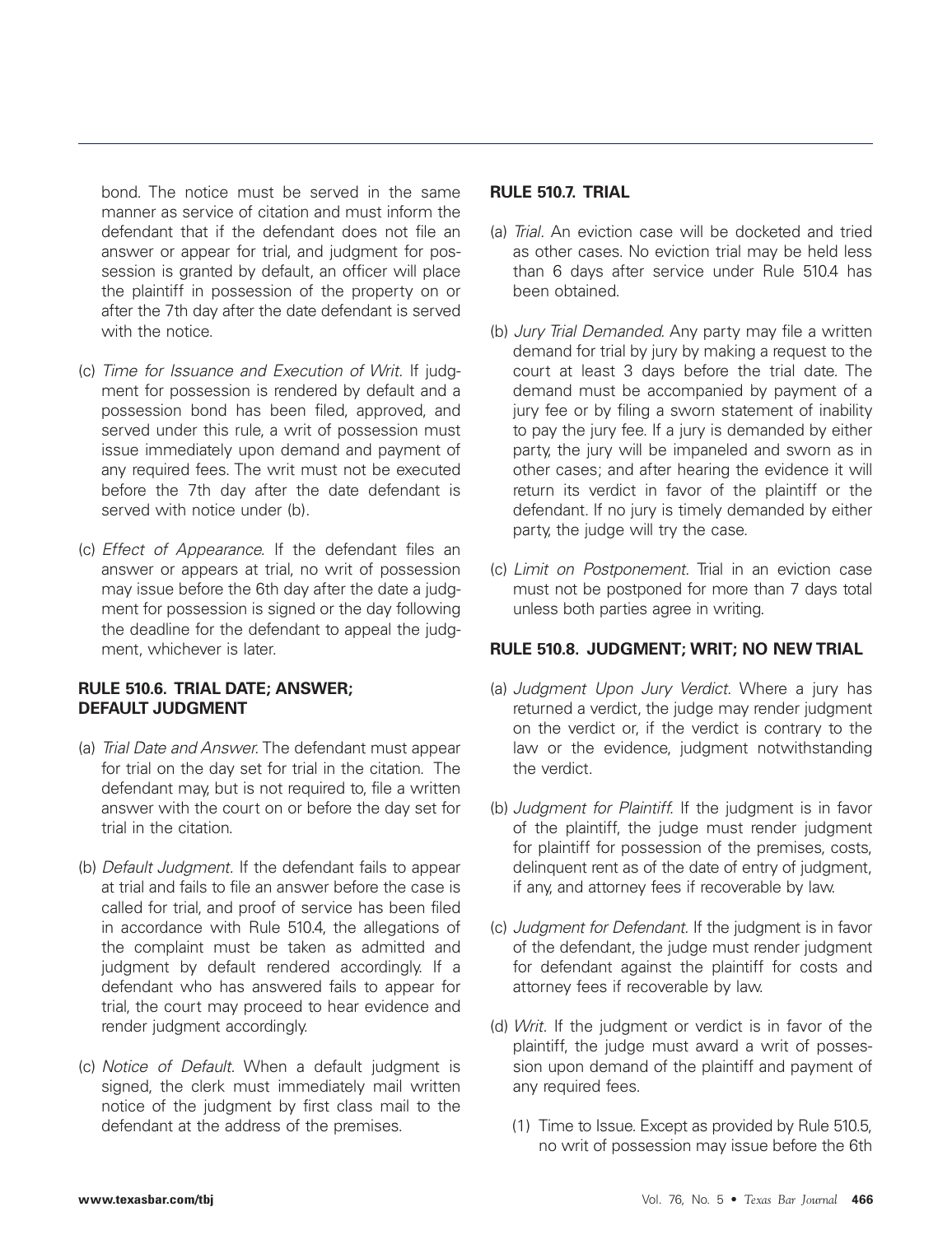day after the date a judgment for possession is signed or the day following the deadline for the defendant to appeal the judgment, whichever is later. A writ of possession may not issue more than 60 days after a judgment for possession is signed. For good cause, the court may extend the deadline for issuance to 90 days after a judgment for possession is signed.

- (2) Time to Execute. A writ of possession may not be executed after the 90th day after a judgment for possession is signed.
- (3) Effect of Appeal. A writ of possession must not issue if an appeal is perfected and, if applicable, rent is paid into the registry, as required by these rules.
- (d) No Motion For New Trial. No motion for new trial may be filed.

# **RULE 510.9. APPEAL**

- (a) How Taken; Time. A party may appeal a judgment in an eviction case by filing a bond, making a cash deposit, or filing a sworn statement of inability to pay with the justice court within 5 days after the judgment is signed.
- (b) Amount of Security; Terms. The justice court judge will set the amount of the bond or cash deposit to include the items enumerated in Rule 510.11. The bond or cash deposit must be payable to the appellee and must be conditioned on the appellant's prosecution of its appeal to effect and payment of any judgment and all costs rendered against it on appeal.
- (c) Sworn Statement of Inability to Pay.
	- (1) Filing. An appellant who cannot furnish a bond or pay a cash deposit in the amount required may instead file a sworn statement of inability to pay. The statement must meet the requirements of Rule 502.3(b).
	- (2) Contest. The statement may be contested as provided in Rule 502.3(d) within 5 days after the opposing party receives notice that the statement was filed.
- (3) Appeal If Contest Sustained. If the contest is sustained, the appellant may appeal that decision by filing notice with the justice court within 5 days of that court's written order. The justice court must then forward all related documents to the county court for resolution. The county court must set the matter for hearing within 5 days and hear the contest de novo, as if there had been no previous hearing, and, if the appeal is granted, must direct the justice court to transmit to the clerk of the county court the transcript, records, and papers of the case, as provided in these rules.
- (4) If No Appeal or If Appeal Overruled. If the appellant does not appeal the ruling sustaining the contest, or if the county court denies the appeal, the appellant may, within one business day, post an appeal bond or make a cash deposit in compliance with this rule.
- (5) Payment of Rent in Nonpayment of Rent Appeals.
	- (A) Notice. If a defendant appeals an eviction for nonpayment of rent by filing a sworn statement of inability to pay, the justice court must provide to the defendant a written notice at the time the statement is filed that contains the following information in bold or conspicuous type:
		- (i) the amount of the initial deposit of rent, equal to one rental period's rent under the terms of the rental agreement, that the defendant must pay into the justice court registry;
		- (ii) whether the initial deposit must be paid in cash, cashier's check, or money order, and to whom the cashier's check or money order, if applicable, must be made payable;
		- (iii) the calendar date by which the initial deposit must be paid into the justice court registry, which must be within 5 days of the date the sworn statement of inability to pay is filed; and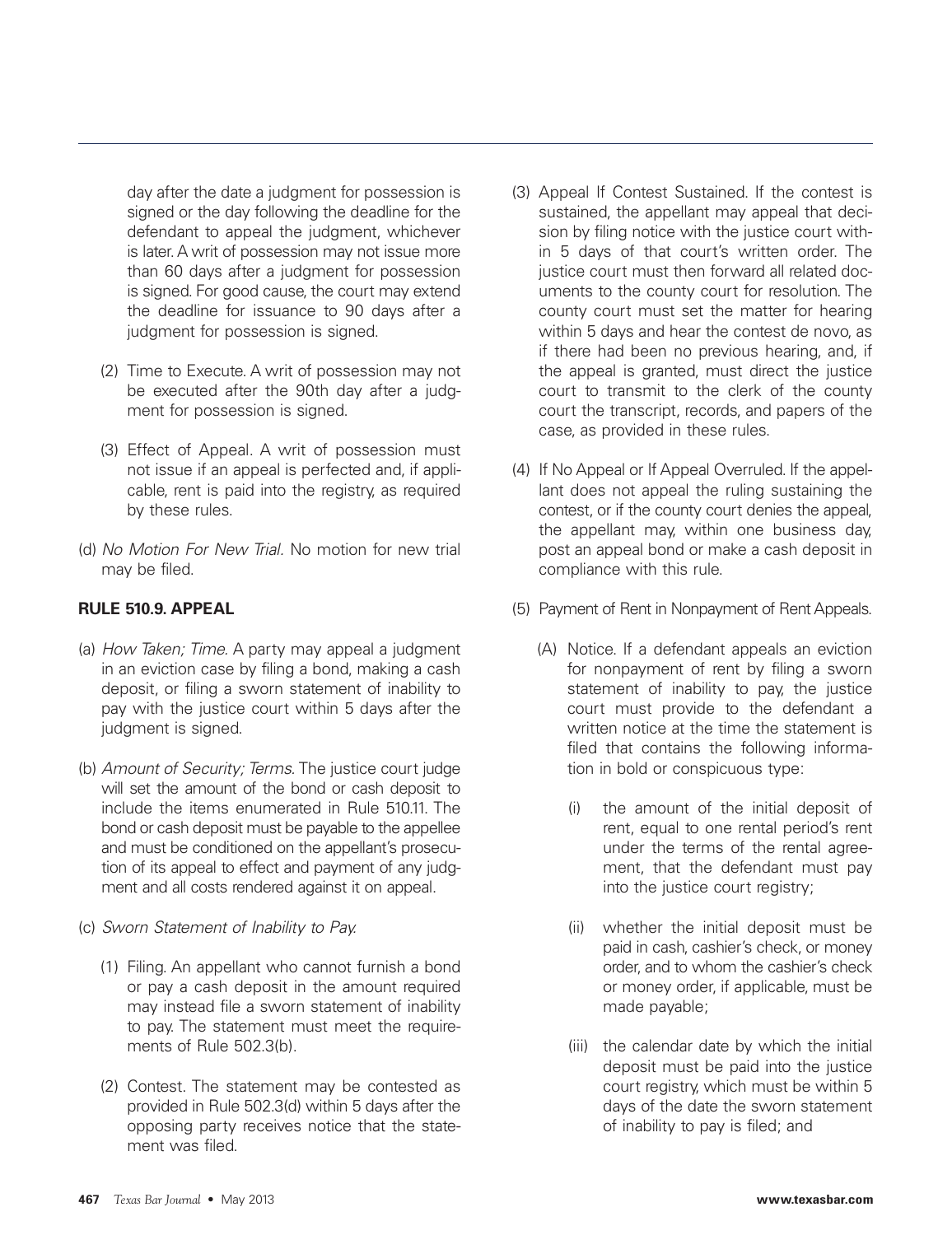- (iv) a statement that failure to pay the required amount into the justice court registry by the required date may result in the court issuing a writ of possession without hearing.
- (B) Defendant May Remain in Possession. A defendant who appeals an eviction for nonpayment of rent by filing a sworn statement of inability to pay is entitled to stay in possession of the premises during the pendency of the appeal by complying with the following procedure:
	- (i) Within 5 days of the date that the defendant files a sworn statement of inability to pay, it must pay into the justice court registry the amount set forth in the notice provided at the time the defendant filed the statement. If the defendant was provided with notice and fails to pay the designated amount into the justice court registry within 5 days, and the transcript has not been transmitted to the county clerk, the plaintiff is entitled, upon request and payment of the applicable fee, to a writ of possession, which the justice court must issue immediately and without hearing.
	- (ii) During the appeal process as rent becomes due under the rental agreement, the defendant must pay the designated amount into the county court registry within 5 days of the rental due date under the terms of the rental agreement.
	- (iii) If a government agency is responsible for all or a portion of the rent, the defendant must pay only that portion of the rent determined by the justice court to be paid during appeal. Either party may contest the portion of the rent that the justice court determines must be paid into the county court registry by filing a contest within 5 days after the judgment is signed. If a

contest is filed, the justice court must notify the parties and hold a hearing on the contest within 5 days. If the defendant objects to the justice court's ruling at the hearing, the defendant is required to pay only the portion claimed to be owed by the defendant until the issue is tried in county court.

- (iv) If the defendant fails to pay the designated amount into the court registry within the time limits prescribed by these rules, the plaintiff may file a sworn motion that the defendant is in default in county court. The plaintiff must notify the defendant of the motion and the hearing date. Upon a showing that the defendant is in default, the court must issue a writ of possession.
- (v) The plaintiff may withdraw any or all rent in the county court registry upon sworn motion and hearing, prior to final determination of the case, showing just cause; dismissal of the appeal; or order of the court after final hearing.
- (vi) All hearings and motions under this subparagraph are entitled to precedence in the county court.
- (d) Notice to Other Parties Required. If a statement of inability to pay is filed, the court must provide notice to all other parties that the statement was filed no later than the next business day. Within 5 days of filing a bond or making a cash deposit, an appellant must serve written notice of the appeal on all other parties using a method approved under Rule 501.4.
- (e) No Default on Appeal Without Compliance With Rule. No judgment may be taken by default against the adverse party in the court to which the case has been appealed without first showing substantial compliance with this rule.
- (f) Appeal Perfected. An appeal is perfected when a bond, cash deposit, or statement of inability to pay is filed in accordance with this rule.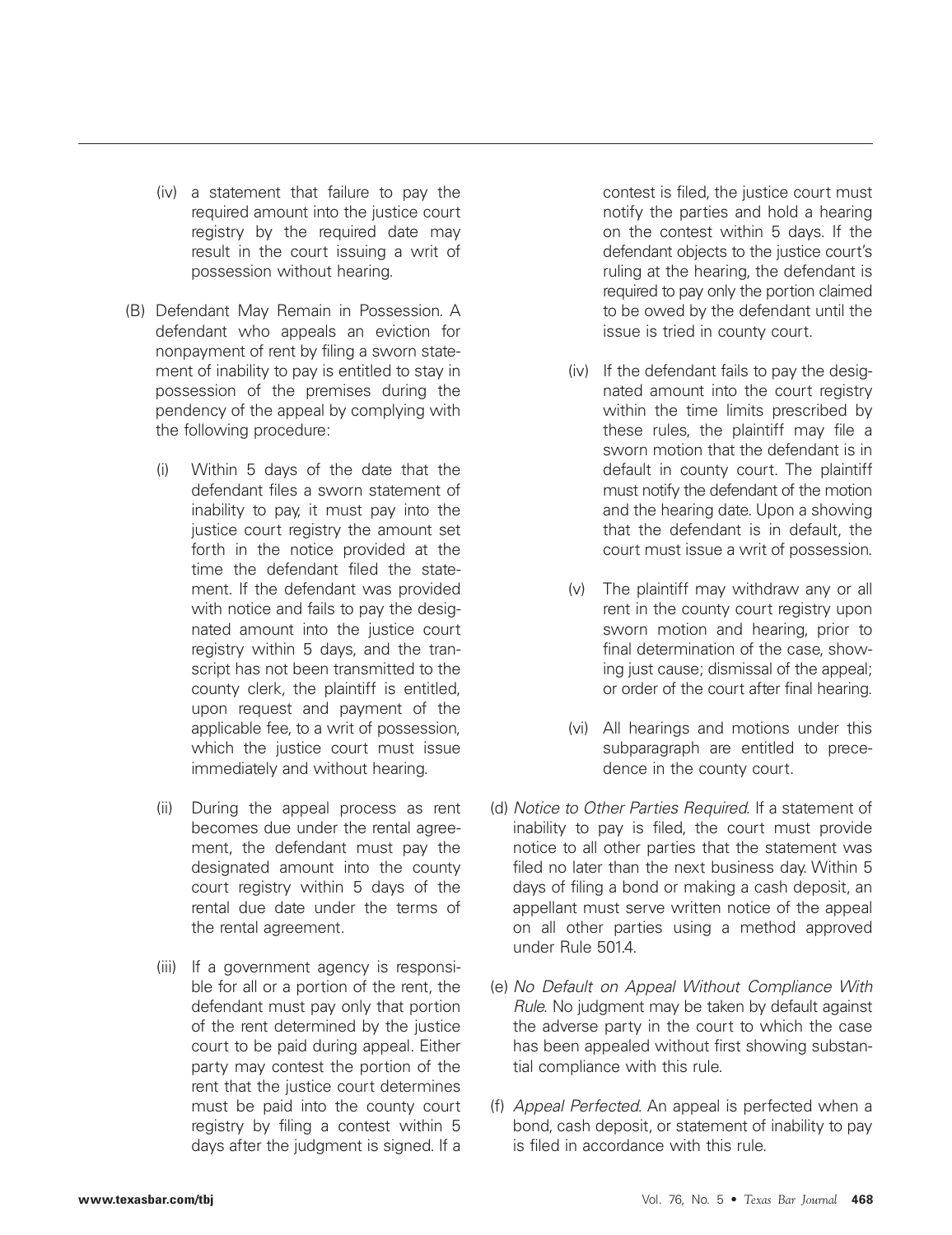# **RULE 510.10. RECORD ON APPEAL; DOCKETING; TRIAL DE NOVO**

- (a) Preparation and Transmission of Record. Unless otherwise provided by law or these rules, when an appeal has been perfected, the judge must stay all further proceedings on the judgment and must immediately send to the clerk of the county court a certified copy of all docket entries, a certified copy of the bill of costs, and the original papers in the case together with any money in the court registry, including sums tendered pursuant to Rule 510.9(c)(5)(B).
- (b) Docketing; Notice. The county clerk must docket the case and must immediately notify the parties of the date of receipt of the transcript and the docket number of the case. The notice must advise the defendant that it must file a written answer in the county court within 8 days if one was not filed in the justice court.
- (c) Trial De Novo. The case must be tried de novo in the county court. A trial de novo is a new trial in which the entire case is presented as if there had been no previous trial. The trial, as well as any hearings and motions, is entitled to precedence in the county court.

## **RULE 510.11. DAMAGES ON APPEAL**

On the trial of the case in the county court the appellant or appellee will be permitted to plead, prove and recover his damages, if any, suffered for withholding or defending possession of the premises during the pendency of the appeal. Damages may include but are not limited to loss of rentals during the pendency of the appeal and attorney fees in the justice and county courts provided, as to attorney fees, that the requirements of Section 24.006 of the Texas Property Code have been met. Only the party prevailing in the county court will be entitled to recover damages against the adverse party. The prevailing party will also be entitled to recover court costs and to recover against the sureties on the appeal bond in cases where the adverse party has executed an appeal bond.

## **RULE 510.12. JUDGMENT BY DEFAULT ON APPEAL**

An eviction case appealed to county court will be subject to trial at any time after the expiration of 8 days after the date the transcript is filed in the county court. If the defendant has filed a written answer in the justice court, it must be taken to constitute his appearance and answer in the county court and may be amended as in other cases. If the defendant made no answer in writing in the justice court and fails to file a written answer within 8 days after the transcript is filed in the county court, the allegations of the complaint may be taken as admitted and judgment by default may be entered accordingly.

## **RULE 510.13. WRIT OF POSSESSION ON APPEAL**

The writ of possession, or execution, or both, will be issued by the clerk of the county court according to the judgment rendered, and the same will be executed by the sheriff or constable, as in other cases. The judgment of the county court may not be stayed unless within 10 days from the judgment the appellant files a supersedeas bond in an amount set by the county court pursuant to Section 24.007 of the Texas Property Code.